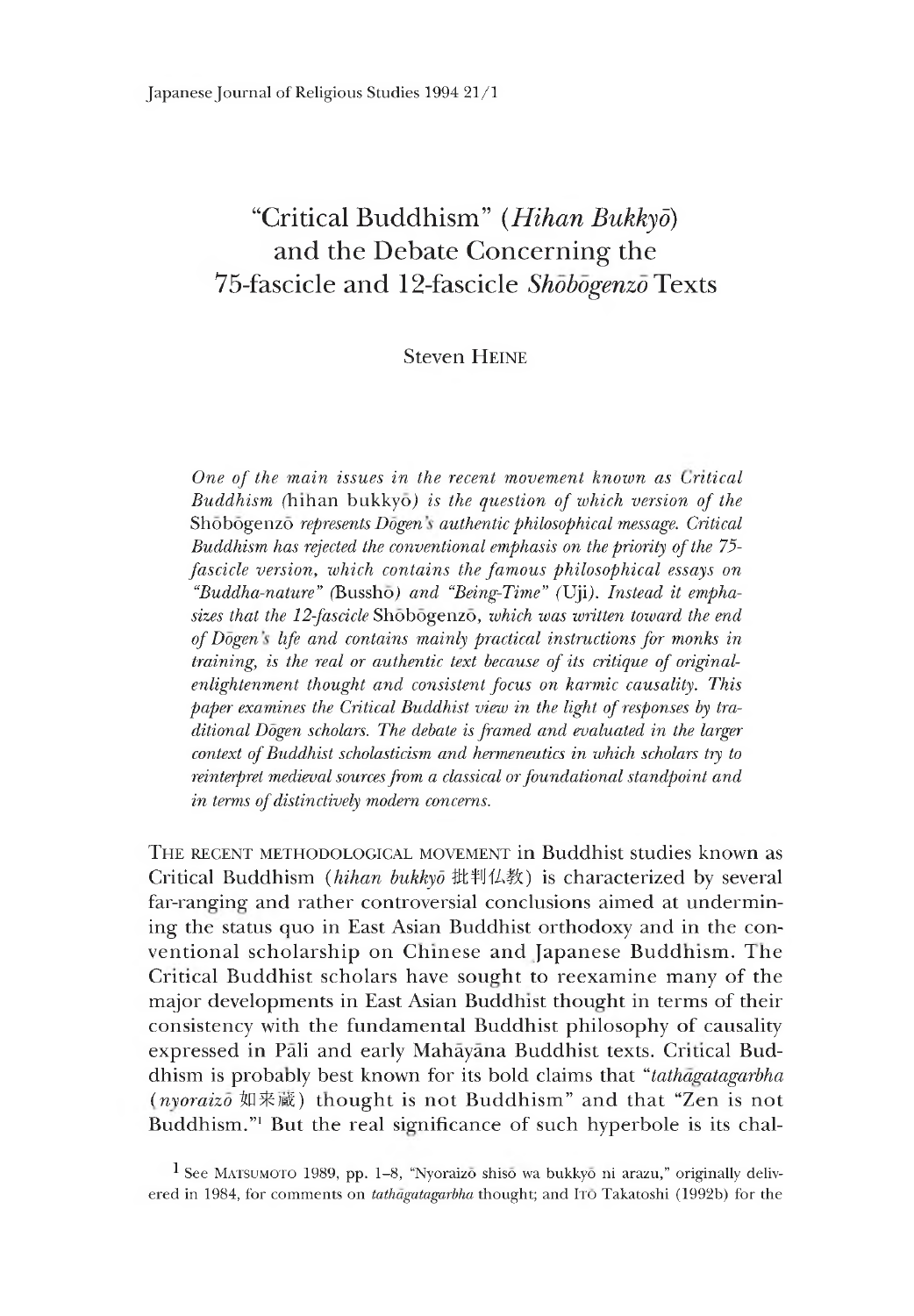lenge to the substantialist assumptions categorized by Critical Buddhism as "dhātu-vāda" (locus- or topos-oriented viewpoints).<sup>2</sup> Critical Buddhism, in other words, is a methodology for refuting viewpoints that never escape from an underlying commitment to the non-Buddhist, substantive *atma-vada* and thereby violate a cluster of principles involving causality, such as the notions of dependent origination, non-self, karmic retribution, and impermanence. Dhātu-vāda viewpoints, such as the original-enlightenment thought *(hongaku shiso* 本覚思想) that was so influential in medieval Japanese religion, have allowed aspects of naturalism, syncretism, and assimilation to creep into and distort Buddhist doctrines and social applications through contact and amalmagation with such indigenous traditions as Taoism, Confucianism, Shinto, shamanism, animism, and nativist ideology.

One of the linchpins of Critical Buddhism, one that has created at least a minor revolution in Dogen studies, is a radical rethinking and reprioritizing of the relation between the two versions of Dōgen's *Shobogenzo,* known respectively as the "old" or "early" *(kyuso* 旧单ノ 75 fascicle and the "new" or "later" (shinso 新草) 12-fascicle versions.<sup>3</sup> According to critical Buddhism, the 12-fascicle *Shobogenzo,* which has traditionally been perceived as secondary to or an appendage of the better-known 75-fascicle text and which targets an audience of laypersons and new initiates rather than advanced monks, is crucial to the entire enterprise of overcoming various sorts of dhatu-vada positions. critical Buddhism, especially the scholarship of Hakamaya Noriaki, maintains that the 12-fascicle text reflects a profound change in Dōgen's outlook and expresses a highly critical view of originalenlightenment thought as a misguided absolutization and affirmation of natural existence. In his later writings, according to Critical Buddhism, Dōgen refines his thinking on the meaning of impermanence—still rather vague in the 75-fascicle text because it is haunted by *hongaku* ideology—in accord with the early Buddhist doctrine of karmic causality as the key to understanding nonsubstantiality. Critical Buddhism thereby reverses the traditional textual hierarchy by assert-

argument that Zen is a form of "religion" but not of Buddhism. See also the excellent article by Swanson (1993) which surveys the Critical Buddhist literature. For a rebuttal on the issue of Zen, see Yoshizu 1992.

 $2$  HAKAMAYA (1990, pp. 47-92) contrasts the "critical" philosophy of true Buddhism with "topical" philosophies, such as the Kyoto School of Nishida Kitaro and Nishitani Keiji, which he considers "disguised" as Buddhist.

 $3$  The 12-fascicle text (an English translation is in Yokoi 1975) includes the following fascicles: *Shukke kudoku 出家功徳,Jukai* 受戒*,Kesa kudoku* 装姿功徳,*Hotsubodaishin* 発菩提心, *Kuyd shobutsu*供養諸仏*,Kie bupposobo*帰依仏法僧宝,/ *inga*深信因果,*Sanjigo*三時業*,Shime* 四馬, Shizen biku 四禅比丘, Ippyakuhachihōmyōmon 一百八法明門, and Hachidainingaku 八大人覚.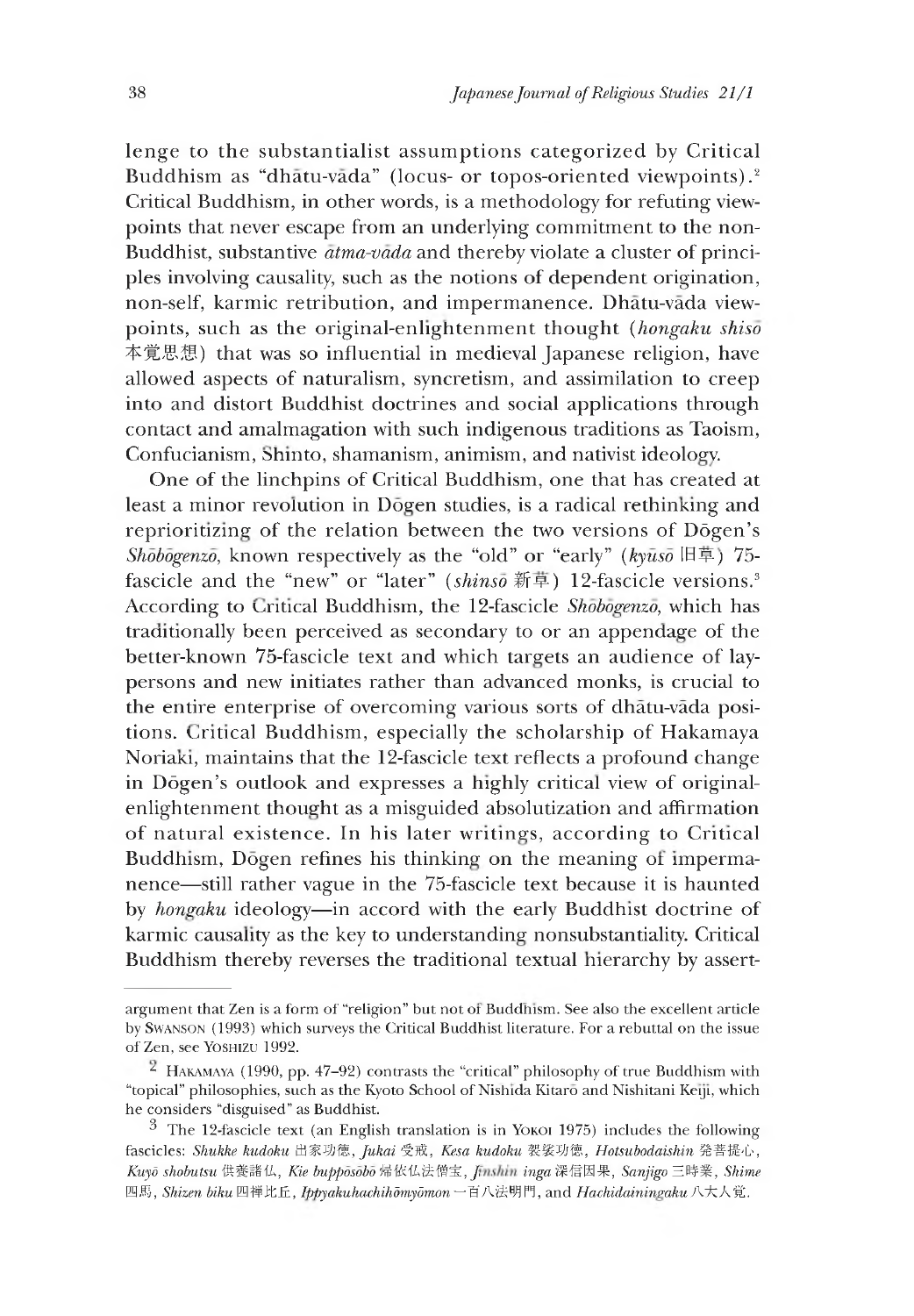ing that the 75-fascicle text is a preliminary, incomplete, and therefore secondary (even dubious) body of writing, and that the 12-fascicle text exemplifies Dōgen's essential teaching based on dependent origination, which MATSUMOTO Shiro insists was developed by the Buddha as "antithetical to dhātu-vāda" (1989, p. 8).

The aim of this paper is to examine and evaluate the views of Critical Buddhism on how the two *Shobogenzo* texts illuminate Dogen's critical perspective on original-enliehtenment thought in terms of his attitude to causality and karmic retribution. These issues are also explored in light of the way conventional Dogen scholars have responded to the Critical Buddhist exponents. The paper will first explain how and why the 12-fascicle text has become so important in Critical Buddhism, and then examine the current debate with traditionalist scholars who continue to assert the priority of the 75-fascicle text. In this paper I will use the term "traditional Buddhism" to refer collectively to the views of those scholars who have rebutted certain key aspects of the Critical Buddhist approach to Dogen studies. This label is unfortunately not without qualifications, since it refers to a variety of positions, and I will distinguish two distinct traditionalist perspectives. One maintains that there is no significant change in Dōgen's approach from his early to later writings. The other seeks a compromise by acknowledging some degree of chanee, though with a different and more complex rationale than argued by critical Buddnism.4 In the concluding' section, I will comment on two interrelated points in evaluating the contributions of Critical Buddnism. First, I will show some of the limitations in both the Critical and traditional positions on the *Shobogenzo*, which often fail to take into account the full religious and historical context of Kamakura Buddhism, and thereby overlook (for example) affinities between popular *setsuwa* 説話 literary conceptions of karma and Dōgen's 12-fascicle text. Finally, I will consider one of the most commonly voiced critiques of Critical Buddhism: that it represents a disguised resurfacing of "militant fundamentalism" since it sets out to judge right and wrong forms of Buddhism and disavows all types of syncretism. In that context I will frame the *Shobogenzo* debate by clariryme the relation between the evaluative hermeneutics of medieval Buddhist scholasticism and the objectivity of contemporary Buddhist studies. I will also briefly discuss

 $4$  In this article I am primarily dealing with issues in Dogen studies and with those who have critiqued the Critical Buddhist view of the 12-fascicle text. However, there have been numerous other responses, including those by Lambert Schmithausen, Takasaki Jikidō, Hirakawa Akira, and Sueki Fumihiko (a former student of Tamura Yoshiro and a leading scholar in Tendai studies), some of which are discussed in Swanson 1993, and to which Hakamaya (1992a) has responded in part.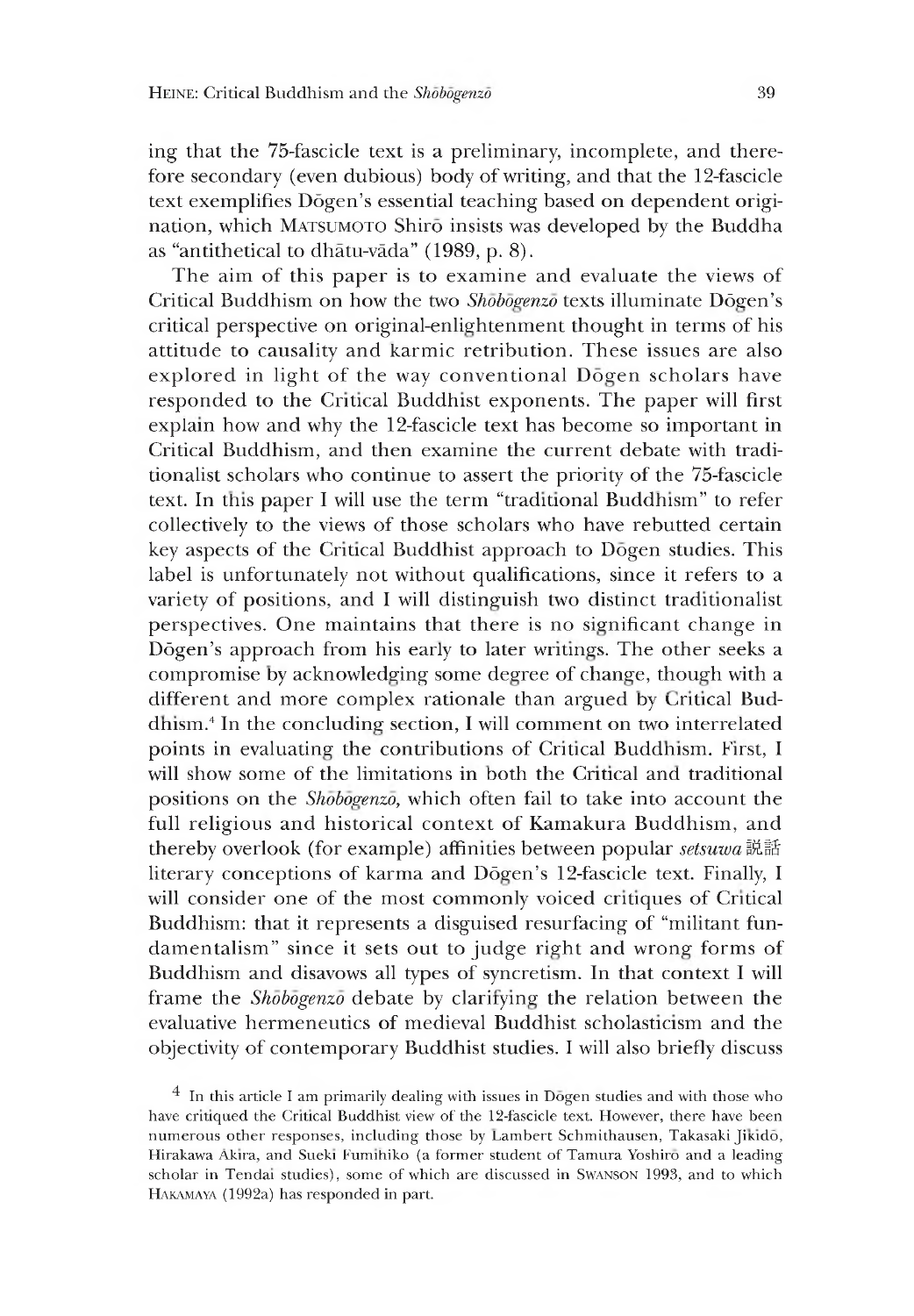the broader social concerns of Critical Buddhism in light of parallel developments in Western religious thought, including liberation and deconstructionist theologies.

#### *Critical Buddhist Methodology vs. Traditional Approaches*

The importance of the *Shobogenzo* for Critical Buddhist methodology is evident from the inception of the movement, which began with a series of books in 1989 and 1990. These books, in turn, were largely based on essays delivered and published in the mid-1980s by scholars in the Buddhist Studies Department of Komazawa University in Tokyo, especially Hakamaya Noriaki and Matsumoto Shiro. These scholars were interested in Dōgen's view of karma as a key to evaluating the relevance of Buddhist thought for a variety of social discrimination issues affecting their own university, its affiliation with the Soto sect, and Japanese society as a whole. These issues include the granting of Buddhist initiation names *(kaimyd* 戒名) to the deceased based on their social rank, a practice that resulted in the unjust treatment of the outcast *burakumin* (untouchable) community and other minority or dispossessed groups.<sup>5</sup> Buddhism in Japan had evolved over the course of nistory into religious institutions primarily concerned with funeral ceremonies. The Soto sect recently began to realize that it had been performing this social function for the lower classes in a rather reprehensibile fashion. Hakamaya and Matsumoto are part of a widespread response to a sense of frustration and disappointment in Buddhism, which appeared to be an anachronistic, authoritarian, dogmatic, and socially rigid institution instead of a genuinely contemporary, progressive, and flexible advocate for justice and reform. In their attempt to find out what had eone wrong with Buddhism and how it could be corrected, the critical Buddhists, especially Hakamaya, turned to Dōgen's Kamakura-era critique of Sino-Japanese Buddhism for guidance.

Hakamaya has reexamined East Asian Buddhism from the lens of Dōgen's later thought, which Hakamaya feels was subverted by subsequent developments in the Sōtō institution. Critical Buddhism holds

 $5$  Part of the impetus behind Critical Buddhism and other reform movements within the Soto sect was a widespread sense of dismay with a 1979 lecture at a world religions congress by Soyu Machida, then head of the Soto sect, who denied that there was Buddhist discrimination against *burakumin.* These comments caused an uproar that reverberated into many levels of the Soto institution, from scholarship to the ritual activities of priests. See Los ANGELES TIMES 1993 and ISHII 1990. On the ritualized marginalization and scapegoating of the *burakumin* in Japanese society, see Ohnuki-Tierney 1987.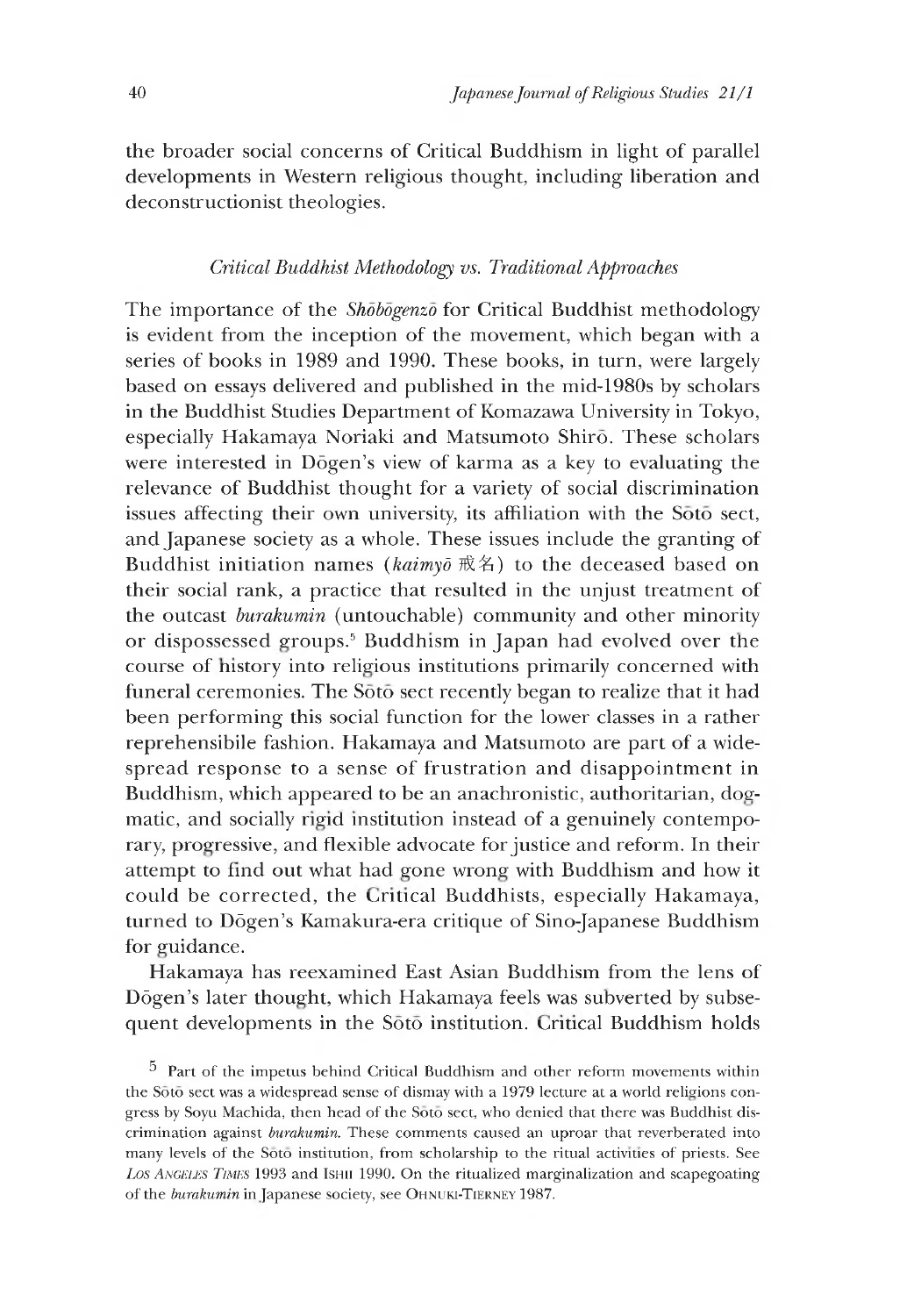that *hongaku* thought denies causality on the basis of a nondualistic doctrine whose real aim is to assimilate local animistic-naturalistic cults, and that it thus tends to foster a false sense of equality that mitigates the need for social responsibility. Original enlightenment and related doctrines such as *tathagatagarbha* and Buddha-nature *(bussho* 仏性)espouse an uncritical tolerance and syncretism that foster, in the name of universal, nondiscriminating compassion, such problematic viewpoints as the demand for societal harmony  $(wa \#1)$  over individuality and a tacit compliance with militarism. Ihese attitudes are in turn supported politically by totalitarian and nationalist ideologies as well as intellectually by *nihonjinron* 日本人論("Japanese-ism") rhetoric that ends up abetting ethnic discrimination.<sup>6</sup> The basic weakness of *hongaku* thought, according to the Critical Buddnists, is that ontologically it does not allow for the existence of an Other, since all things are considered to arise on from the single, undifferentiated primordial dhatu or locus, and that it is thus rendered epistemologically and ethically incapable of dealing with the complex manifestations of otherness that force concrete etnical choices. As Sallie King points out in a discussion of Buddha-nature doctrine,

the texts prized in East Asian Buddnist traditions have tended to emphasize such things as nondiscrimination [in the epistemological rather than social sense] and nonconceptual wisdom, which are difficult to reconcile with the complexities of resolving competing claims, for example, or balancing needs against resources, which require that one be very precise in distinguishing particulars, that one make informed judgments, and that one regard such activities as important and valuable.  $(1991, p. 170)$ 

That is, the *hongaku* and Buddha-nature doctrines lack a basis for developing situationally specific, etnically evaluative judgments, and the result is an unreflective endorsement of the status quo. According to HAKAMAYA:

Although some interpret the doctrine of original enlightenment as a theory of equality since it claims to recognize the fundamental universal enlightenment of all people, this is actually a gross misunderstanding. In fact, the doctrine of orig-

 $6$  For example, Richard DeMartino has commented on the fact that when he interviewed D. T. Suzuki in the mid 1960s for *The Asahi Journal* (14 March, 1965), Suzuki insisted that Buddhism practiced compassion based on "motherly love," but seemed unwilling to acknowledge a problematic side of Buddhism in society, such as discrimination or acquiescence to militaristic nationalism.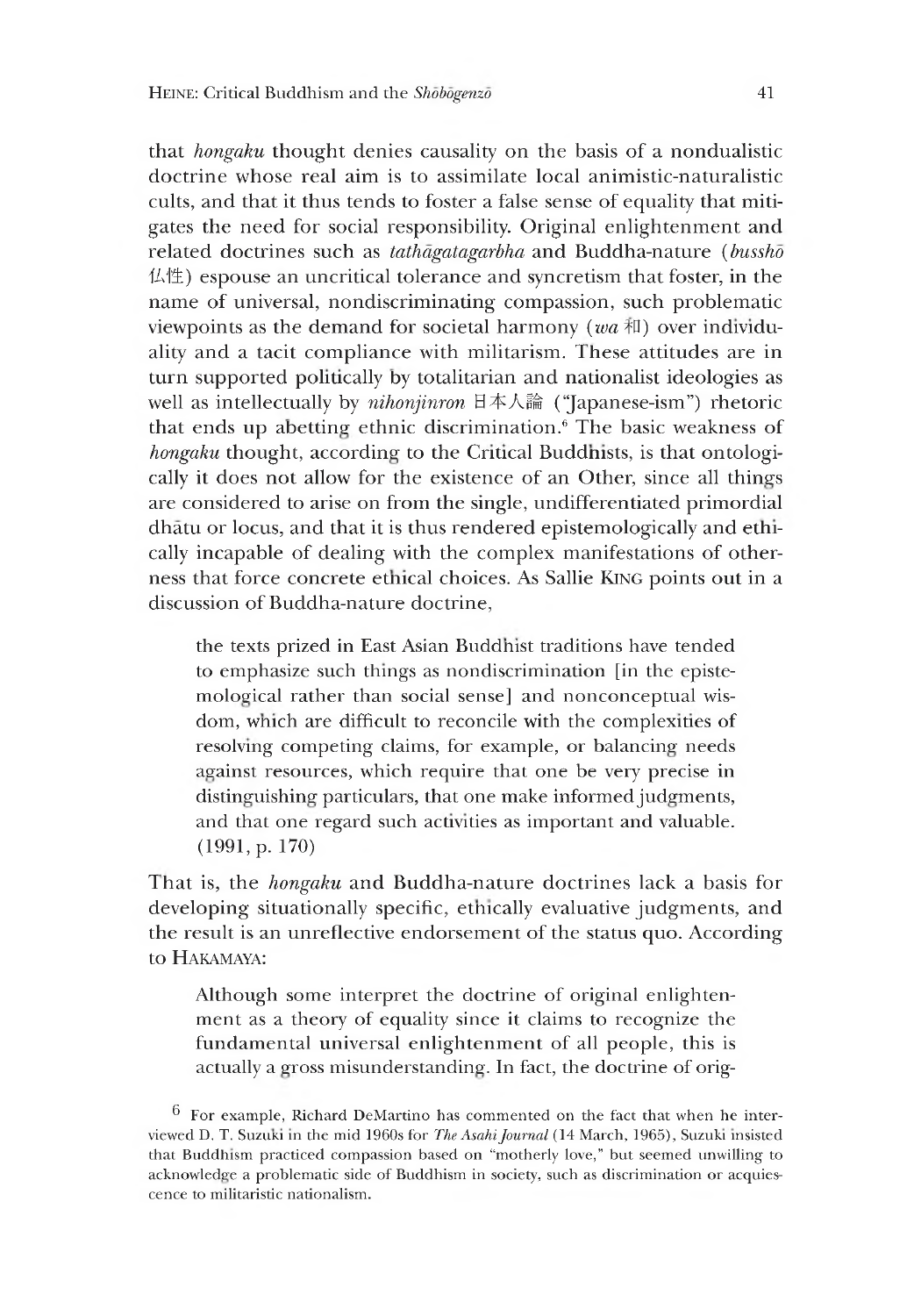inal enlightenment, which in a facile way requires seeking out the fundamental unified ground of enlightenment, must be considered the primary source of [social] discrimination. (1989, p. 142)

In Japan, this means accepting or even supporting the "myth of Japanese uniqueness" and related nationalist/nativist/Nihonist rhetoric that pervaded post-Tokugawa, especially prewar, intellectual life (see Dale 1986). Zen, in particular, has often hidden its support for the status quo behind what is, in effect, an elitist aestheticism based on the notion that everything reflects the Buddha Dharma (*zen'itsu-buppd* 全一仏法).

Although Dogen never explicitly mentions, let alone criticizes, *honmku* in any of his writings, he first exposed its underlying limitations in his famous "doubt" about why every Buddha has had to practice if all beings are inherently enlightened (ABE 1992; TAMURA 1965, 1984; YAMAUCHI 1986; IKEDA 1991a). Dogen is traditionally considered to have answered this doubt, experienced at the outset of his career, in his critique of the substantialist tendency referred to in the *Shobogenzo* as the "Senika heresy," which maintains the existence of a permanent soul that transcends the life and death of the body. In addition, Dogen's doctrines of the oneness of practice and realization *(shushoitto* /[参証一等)and the impermanence of Buddha-nature (*mujo-bussho* 無常仏性) stress the dynamic, here-and-now *(genjo* 現成) dimension of *hongaku* thought, according, especially, to the early *Shobogenzo* commentaries by Senne and Kyogo. Moreover, in the 75-fascicle text he occasionally uses other *"hon-"* compound terms favorably, such as *hon*shō-myōshū 本証妙修, or "original realization and marvelous practice." Yet he constructs a creative compromise throughout his career by indirectly refuting problematic aspects of original enlightenment while reorienting its basic implications in terms of the continuing process of realization. According to the traditional view, these doctrines are expressed in fascicles such as "Genjōkōan" [Spontaneous realization] and "Busshō" [Buddha-nature], which form the core of the 75-fascicle text (these are two of the first three fascicles in the standard editions). They were developed by Dogen in the middle part of his career, especially from the mid-1230s to the early 1240s when he lived outside Kyoto and later at Eihei-ji m the Echizen mountains. The 12-fascicle version of the *Shobogenzo*, compiled posthumously by first disciple Ejō in 1255 largely from texts written in the 1250s, was primarily directed toward monks at an entry level of training, and is traditionally regarded as an extension of the 75-fascicle text that does not change or add significantly to its messaee.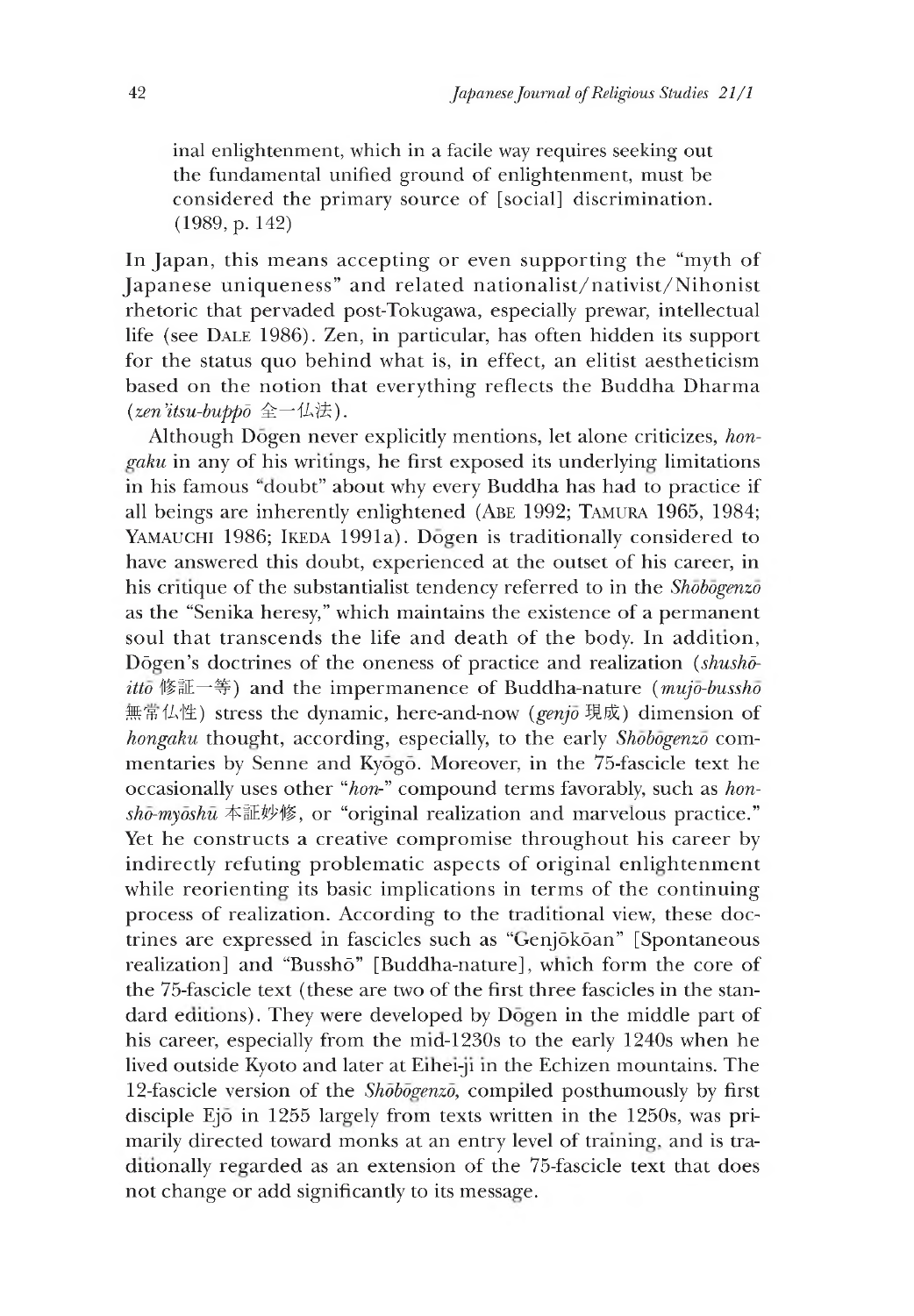The Critical Buddhists seek to reverse the view that the 12-fascicle text is secondary to the 75-fascicle text. Hakamaya's claim is that in the writings of the 75-fascicle text, which embrace a holistic, naturalist perspective, Dogen was still struggling with *hongaku* thought and unable to fully overcome its influence. Hakamaya contends that the 12-fascicle text is the product of a dramatic and decisive change of heart *(henka)* by Dogen based on his heightened awareness of karmic causality or "deep faith in causality" *(jinshin inga* 深信因果), and comprises a sharpened, more devastating critique of *hongaku* thought. Like Indian and Tibetan Madhyamika Buddhism, which critical Buddhism greatly admires as exponents of true (i.e., critical not topical) Buddhism, Dogen was now thoroughly clear and penetratingly critical about what he negated. This fundamental, decisive change in Dōgen's attitude occurred, according to the Critical Buddhists, around 1248 when Dogen returned from a disillusioning visit to the Rinzai *tivc* Mountains center in Kamakura, where he had gone to preach at the invitation of Hojo Tokiyori.<sup>7</sup> This change or radical reversal (*gyakuten*) is different from, though by no means unrelated historically and spiritually to, an earlier change that occurred around 1243 when Dogen was first leaving Kyoto (see BIELEFELDT 1985). The change of the Kyoto-to-Echizen period, according to a number of modern sources Bielefeldt cites, was apparently marked by a sense of dissipation and decline in Dōgen's writing, accompanied by an aggressively sectarian, dogmatic, and argumentative outlook in which he all too eagerly abandoned liberal social views that he had previously advocated (perhaps in pursuit of aristocratic patronage), such as support for women and laypersons in the quest for enlightenment. According to some traditional scholars (primarily of Rinzai orientation, such as Yanagida Seizan and Furuta Shokm*),* the monastocentric, puritanical outlook of the 12-fascicle text can be seen as a product of Dōgen's extended decline, while other traditionalists (primarily of Soto orientation, such as Kagamishima Genryu and Kawamura  $K\ddot{\text{o}}d\ddot{\text{o}})$  view this text as part of a renewed effort at strengthening discipline in Zen training.

According to the Critical Buddnist view, however, even the latter position does not go nearly far enough in highlighting the significance of the change that generated the 12-fascicle text. Dogen's state of mind following this change can be compared to his determination

 $7$  There is no record of Dōgen's teaching in Kamakura other than twelve Japanese poems included in his *waka* collection. Several revisionist historians have conjectured that Dogen made the trip at the request of patrons rather than the Hojo, though the traditional explanation has become part of the sect's hagiography.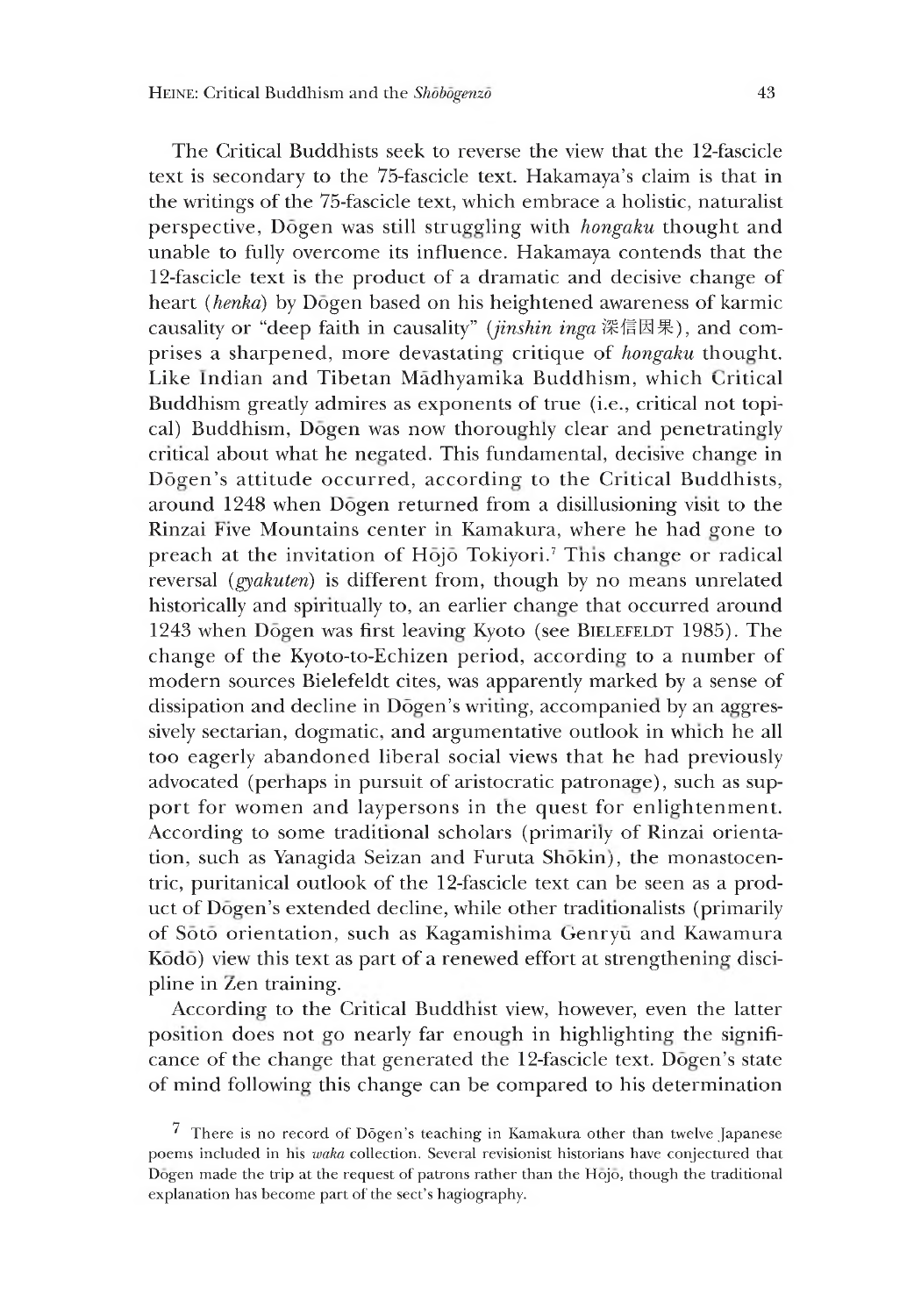when, twenty years earlier, he came back from China "empty-handed" after attaining enlightenment (according to the opening passage of *Eihei kōroku* 水平広録, vol. I). Hakamaya maintains that the change does not represent a puritanical stance, but an enrichment and fulfillment of Dogen's spiritual quest based on a deeply moral view of cause and effect and inspired by his initial doubt about *hongaku* thought. Dōgen's change is based on his understanding of the need to instruct disciples on the inviolability of karmic retribution, a process often referred to as "the karma produced is the karma received" (jigō-jitoku 自業自得, or "you get what you deserve," in contemporary idiom). This approach undermines the original enlightenment view of Buddha-nature as a primordial endowment transcendent of bondage to karma. Hakamaya points out that in some passages of the 12-fascicle text Dogen stresses the role of repentance or confession *(sange* 懺悔) in reversing negative karma and attaining transformation. However, Hakamaya also argues that Dogen is very critical of the ritualization of *sange* in a variety of East Asian *hongaku*-based practices which promote the misconception that evil karma can be facilely absolved through purification ceremonies (sange metsuzai 懺悔滅罪; HAKAMAYA 1992b, pp. 245-88, esp. 249). The problem with this view is that it regards all denlement and evil behavior as extraneous to the basic purity of an essentially undefilable Buddha-nature.<sup>8</sup> Therefore, D<sup>6</sup> gen's final major change becomes the role model for the Critical Buddhists' attempt to recover the basic Buddhist concept of causality and refute *hongaku* thought as a major corruption of that doctrine.

The examination of the 12-fascicle text, so crucial for the Critical Buddhist project, marks what is probably the first time that Dogen's thought has been analyzed by specialists in other schools of Buddhism, particularly Mādhyamika and Yogācāra in India and Tibet. <sup>1</sup> his in turn has elicited an enormously profuse and thoughtful response from traditional Dogen scholars. Although *Hongaku shiso hihan*, the title of HAKAMAYA's book (1989) that unveiled the new methodology, refers only to a critique of original enlightenment, the second half of the book deals almost exclusively with Dogen's rejec-

8 Hakamaya also has a lengthy discussion of the role of *sange* in *Shushogi* 修証義, a summary of Dogen's philosophy created by modern Soto priests. It is interesting to note that Dogen's death *gatha* is quite similar to that of his Chinese mentor, Ju-ching, except that Dogen omits the phrase *zaigo* 懺業 that Ju-ching uses to refer to a recognition of his own evil karma. On the other hand, Dogen does discuss the role of repentance in light of evil karma in the 75-fascicle's "Keiseisanshoku." Furthermore, the topic of *sange* is quite important in many aspects of Buddhism and Japanese religion from T'ien-t'ai meditative practices to medieval popular Buddhist literature to the modern philosophy of Kyoto School thinker Tanabe Hajime.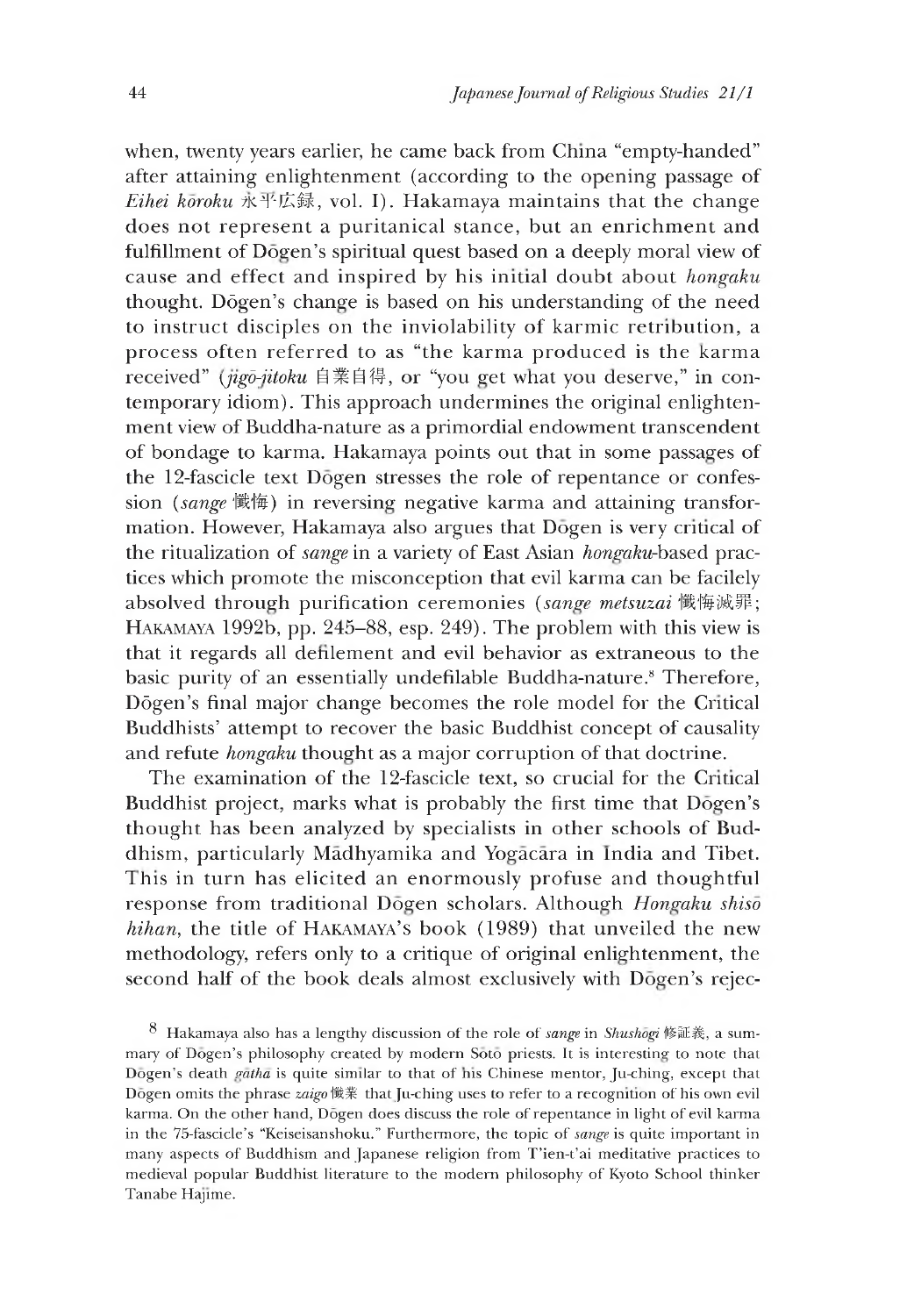tion of Zen notions such as *kyoge betsuden* 教外別伝 (special transmission outside the scriptures) and *sankyo itchi* 三教一致 (unity of the three teachings of Buddhism, Taoism, and Confucianism), and it introduces an attempt to rethink the significance of the 12-fascicle text. While his second book (1990) does not deal with Dogen, his third book (1992b) specializes in issues concernine the composition and compilation of the 12-fascicle text. MATSUMOTO's book (1989) criticizing *tathagatagarbha* thought, and ITO Takatoshi's book (1992a) criticizing Chinese Buddhism, have also commented on the 12-fascicle text, at least indirectly by citing Hakamaya's views.

Two major collections have been published in response to Critical Buddhism, involving many of the leading Buddhist scholars at Komazawa University as well as other Sōtō authorities, who have engaged in a creative dialogue with the views expressed by Hakamaya and Matsumoto. These collections contain a two-pronged exchange of ideas. One collection (Nara 1992) focuses, in an advocacy-response format, on the extensive or "meta" issues of resituating Dogen, and Zen as a whole, in the context of the overall development of Buddhism, and includes a section on the 12-fascicle text with contributions by Hakamaya, Kawamura, and Ito Shuken. The other collection (KAGAMIshima and Suzuki 1991) is an intensive textual study that probes in great detail many diverse and highly specialized aspects of each of the fascicles in the 12-fascicle text in comparison with the 75-fascicle text.<sup>9</sup> For Critical Buddhism the extensive issues cannot be separated from the intensive issues concerning the *Shobogenzo,* though the former are perhaps better publicized.

#### *7 ne Debate on the* Shobogenzo *Texts*

As indicated above, Critical Buddhism has raised questions about which version of the *Shobogenzo* reflects Dogen's intention to create a unified text and presents his authentic philosophical message. Prior to Hakamaya's approach, scholarship on the *Shobogenzo*<sup>10</sup> tended to focus on two areas: first, studies of the relation between the 75-fascicle text edited by Ejo and commented on by Senne (*Shobogenzo Okikigaki* 正法眼蔵御聞書)and Kyogo *{Shobogenzo sho*正法眼蔵抄)and several other early post-Dogen versions, including a 60-fascicle text edited by fifth patriarch Giun in 1329, an 84-fascicle text edited by Bonsei in 1419, and a 28-fascicle text (n.d.) favored in certain Soto temples

 $9$  See especially the bibliographical record by Tsunona 1991.

 $10$  An influential article cited by both Kawamura and Hakamaya is by SUGIO, 1985.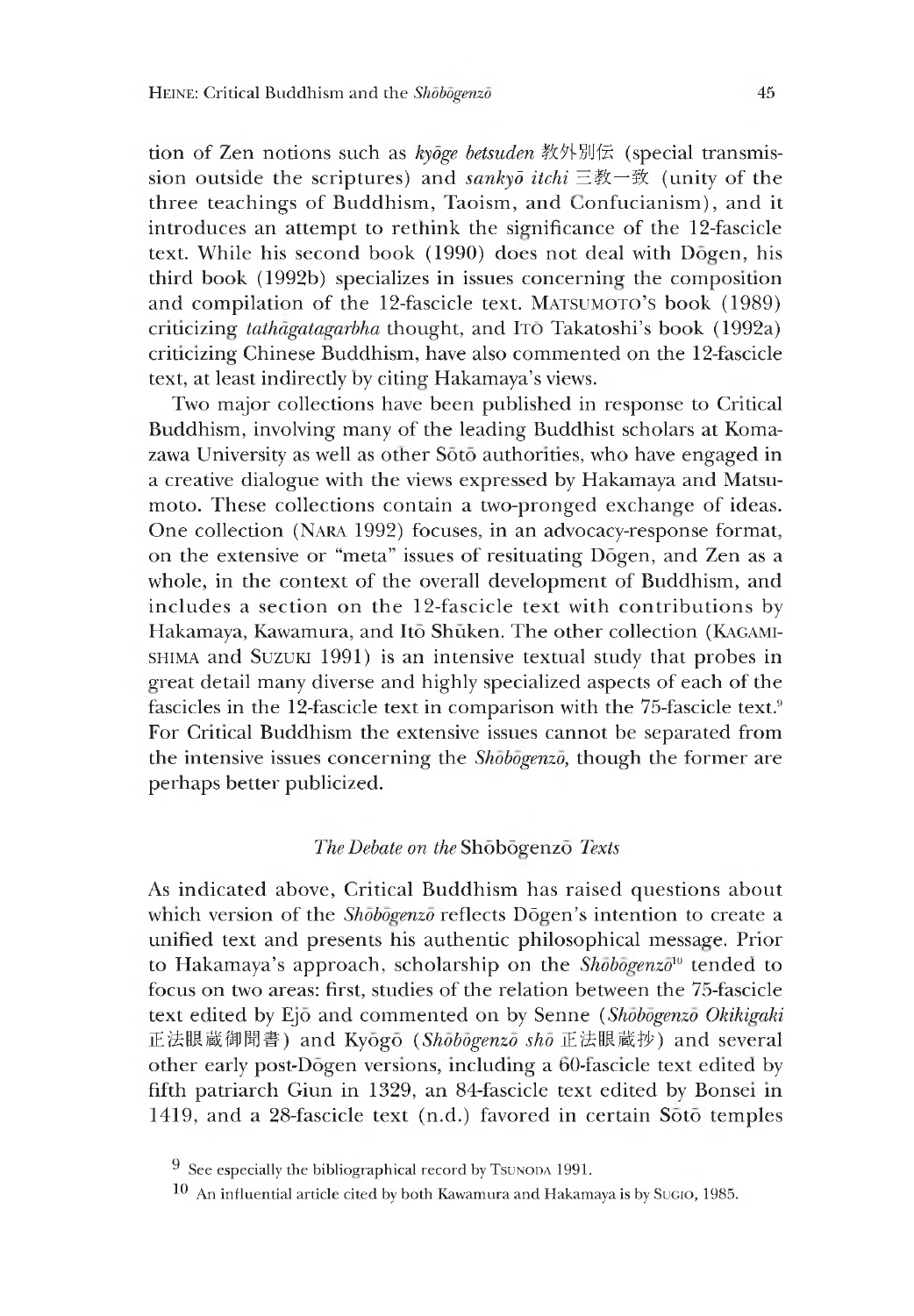known as the *Himitsu* 秘密 (secret or "concealed") Shobogenzo (KAWAmura 1980; 1987); second, studies of the Chinese *(Mana* or *Shinji* 真字) Shobogenzo collection of three hundred koans compiled in 1235 and the Japanese *(Kana* or *Keji* 仮字) collection of Dōgen's sermons and philosophical essays, many of them dealing with the koan cases contained in the Chinese collection (Kawamura 1987; Ishii 1988; Heine 1994).

KAWAMURA (1992, p. 231) surveys several views of the function of the 12-fascicle text prevalent before the "Hakamaya thesis." One, as mentioned above, is that there is a continuity between the texts, with the 75-fascicle version serving as the base and the 12-fascicle one as its extension. Another view is that the 75-fascicle text expresses the standpoint of *satori* and the 12-fascicle text expresses the standpoint of faith (variations of this idea identify the respective standpoints as realization and resolve-practice, transmission and salvation, reason and practice, or philosophy and morality). According to this view, both texts contribute to the goal of a 100-fascicle text that Dogen envisioned, but was unable to achieve, shortly before his premature death in 1253. But as Hakamaya points out in his response to Kawamura's essay, there are now two main approaches to the 12-fascicle text. One (encompassing all of the views described by Kawamura) is that the 75-fascicle and the 12-fascicle texts are essentially of equal validity though different in style and purpose, with the 75-fascicle text on a higher spiritual plane to be studied by those approaching or having already reached enlightenment and the 12-fascicle text serving a more practical, introductory function for novice initiates; taken together they contribute eightyseven fascicles to the envisioned one hundred, and constitute in themselves an 87-fascicle text. The Critical Buddhist view, as described above, is that the 12-fascicle text reflects a decisive change of heart and constitutes the authentic *Shobogenzo,* with the 75-fascicle text seen as a preliminary and unfinished version of somewhat questionable value (Hakamaya 1992c).

The debate generated on issues concerning the relation between the 12- 28- 60- 75- 84-, and 87-fascicle versions (as well as other early versions, including 83- and 89-fascicle texts, plus an 88-fascicle text that combines the 60- and 28-fascicle versions) reflects an effort to come to terms with and overcome two long-standing, mutually reinforcing misconceptions concerning the composition of the *Shobogenzo.* The first misconception is that the *Shobogenzo* consists of ninety-five fascicles, which is the number included in many modern editions, most notably the paperback version published by Iwanami Bunko (ETO 1939-1943). Ihe second misconception is that these ninety-five fascicles were the ones intended for the projected 100-fascicle text. The modern 95-fasci-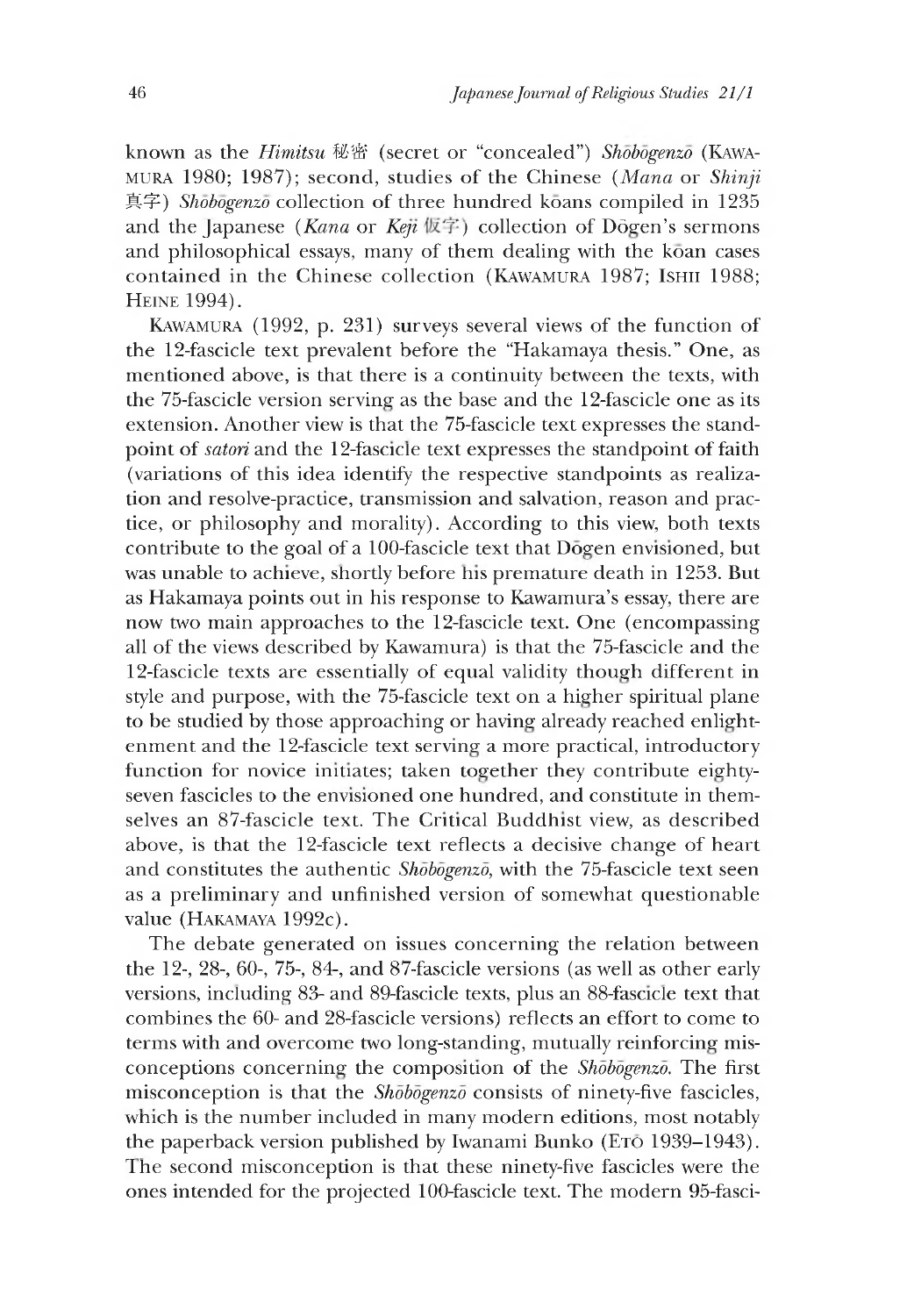cle edition is actually based on a Tokugawa-era invention that was supported by a so-called definitive Meiji-era edition. The aim of the first 95-fascicle edition published in 1690 by Közen was to collect, $"$  after years of confusion about the exact nature of the founder's writings, all of the available *Shobogenzo* materials, which consisted primarily of Dōgen's informal *(jishu* 示衆-style) lectures in contrast to the more formal *{jodo* 上堂-style) lectures collected in the *Eihei koroku* 水平広録.This text was reissued in  $1811$  by Gento and again in  $1906$  as the official Soto sect edition, known as the Daihonzan Eihei-ji edition. The 95 fascicle edition, however, made no attempt to recreate the structure or intentionality of Dōgen's original manuscript and is thus of no help in reconstructing what Dogen projected for the 100-fascicle version.

Influenced by the textual studies of Mizuno Yaoko, Hakamaya organizes the versions of the *Shobogenzo* into three categories: the concealed manuscript, or the 28-fascicle text; the posthumously edited manuscripts, primarily including the 60-fascicle and 75-fascicle texts; and the 12-fascicle text, which he argues is the collection compiled by Dogen himself and which reflects the innermost thoughts of Dogen in his final teachings.12 Hakamaya also considers the 12-fascicle text to have been a "concealed" text. Thus, Critical Buddhism rejects the traditional emphasis on the priority of the 75-fascicle version, which contains most of the famous philosopnical essays, including, in addition to those previously mentioned, "Uji" (being-time), "Shōji" (birthdeath), and "Zenki" (total dynamism). The 12-fascicle text lacks the creative rhetoric and metonymic wordplays for which Dogen has often been praised by modern philosophers, and it has been seen as puritanical and socially conservative because of its contents, which center on practical instructions for monks emphasizing external symbols and ritual. But the important point for Critical Buddhists is that in fascicles such as "Jinshin inga" (deep faith in causality) and "Sanjigo" (karmic retribution through the past, present, and future), this text, unlike other *shobogenzo* versions, stresses the irrevocability of karma and causality in a way consistent with early Buddhist thought. The 12 fascicle text argues repeatedly for the law of retribution *(goho* or *goppo* 業報),by which good deeds will create beneficial karma leading to positive consequences; indeed,any good deed can reverse evil and result eventually in redemption, conversely, evil deeds necessarily beget negative karma and lead to rebirth in one of the three evil

<sup>11</sup> Some of the confusion concerning the different versions is traceable to Tokugawaera disputes between Tenkei Denson, who supported the 60-fascicle text, and Manzan Dohaku, who supported the 75-fascicle text.

Hakamaya 1992b, p. 192. See chart on page 51.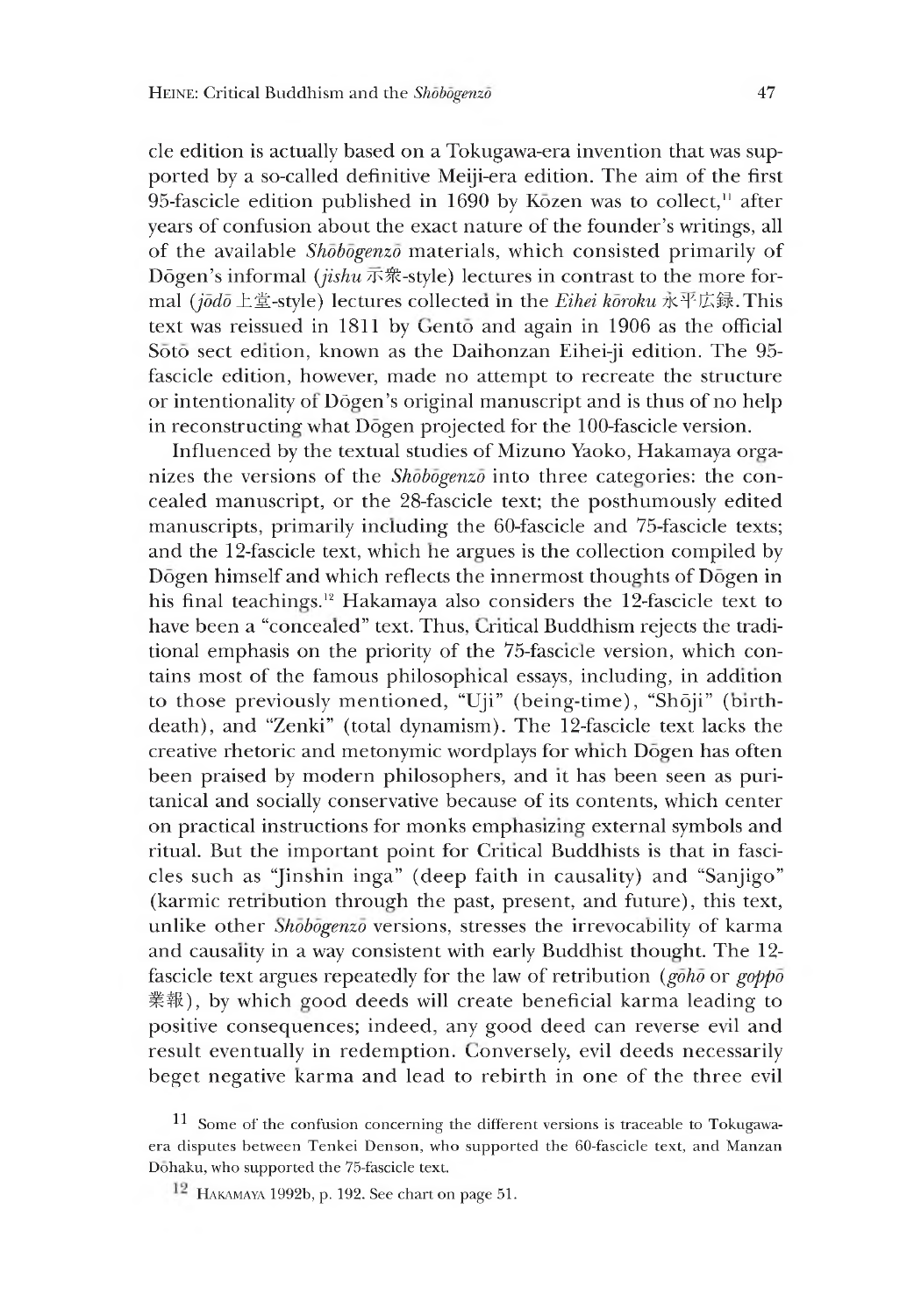realms (hell, hungry ghosts, or animals). According to the "Sanjigo" fascicle the effects of karmic retribution are felt in present and future lives, and for Hakamaya the literal view of karma offers a blueprint for social responsibility.

The 12-fascicle text, according to Critical Buddhism, is also consistent in its refutation of original-enlightenment thought, which tends to deny causality because of an uncritical tolerance and syncretism and which is therefore rendered invalid as a basis for evaluative, ethical decision-making. For example, the "Shizen biku" [Fourth-stage monk] fascicle specifically negates *hongaku* tendencies that have crept into Zen thought, such as Hui-neng's doctrine of *kensho* 見性 (seeing) into [one's own] nature), which may suggest a hypostatization of a primordial, substantive "nature" (sho性). "Sanjigo" explicitly refutes the view of karma endorsed by T'ang Chinese Ch'an master Chang-sha, who suggests the possibility of transcending karmic consequences. In the 12-fascicle text, Dogen also demonstrates a willingness to critically revise his earlier thinking with regard to causality and original enlightenment. In the "Bukkyō" [Buddhist teachings] fascicle of the 75-fascicle text, for instance, Dogen associates the twelve links of dependent co-arising with the preliminary *pratyekabuddha* stage rather than the final bodhisattva stage of realization, thus implying that there is a level of insight beyond causality. In a similar vein, in the "Gyōji" fascicle of the 75-fascicle text Dogen argues that the cosmological principle of *gyoji* 行持, or the sustained exertion of all human and natural phenomena, is more fundamental than dependent origination. But throughout the 12-fascicle text, it is clear that only "deep faith in causality" (*jinshin inga*)—a phrase repeated over two dozen times—is correct and that any subtle denial of causality is in error. Indeed, in "Shizen biku" Dogen specifically criticizes the *hongaku*-oriented identification of mountains and rivers with ultimate reality-a view that he frequently expresses in the 75-fascicle text—as an example of the substantialist Senika heresy.

Furthermore, the 12-fascicle text refutes a variety of non-Buddhist standpoints that have overly influenced Zen doctrine. For example, Dogen argues that the philosophies of Confucius and Lao Tzu, which have been mixed with Buddhism to form the syncretic *sankyo itchi* ideology, fail to understand causality. He also repudiates an assortment of local folk religions and supernatural beliefs all too frequently assimilated by East Asian Buddhist sects, including Zen. Dogen's critique brings to mind the refutation of Vedic ritualism and magic from the standpoint of causal logic as expressed in the *Tevijja Sutta* of the *Digha*  $Nihāya$ . Hakamaya cites the following passage in the "Kie-bupp $\bar{o}$ sob $\bar{o}$ "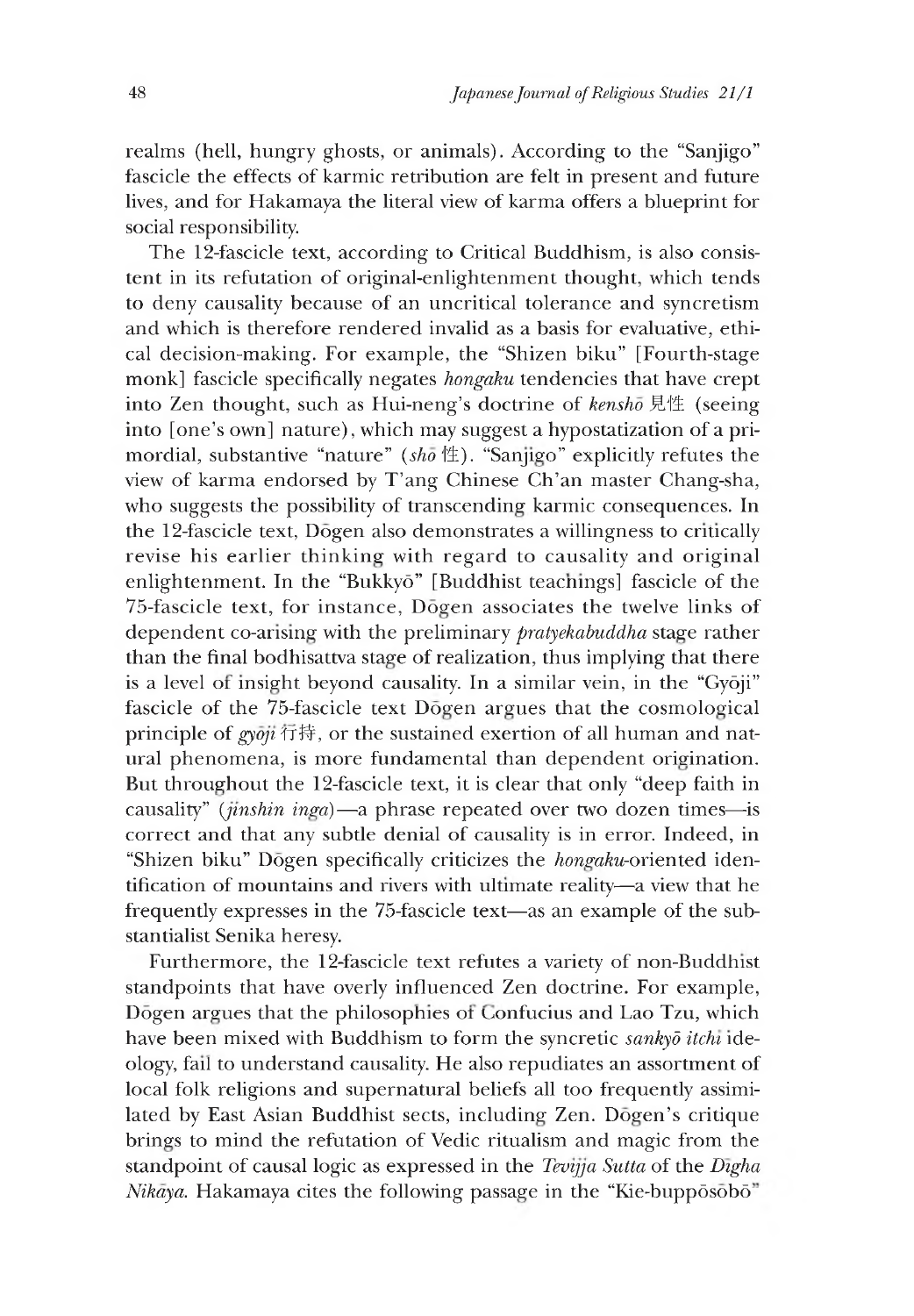# *Shobogenzo* **Fascicles and Texts**

Flowchart of editing and editions of *Shobogenzo* texts from *Dogen to* bukkyō, Jūnikanbon Shōbōgenzō no Dōgen by HAKAMAYA Noriaki 1992, p. 192 (influenced by categories [A-I] developed in MIZUNO 1973).



# $G_4$  $F_7$ H 12-fascicle text (Yoko-ji)

Dogen's death (1253)\*

# Fascicles:

A<sub>6</sub>=Zazenshin, Shunjū, Baika, Senjō, Tashintsū, Ōsakusendaba

- B<sub>19</sub>=Shinfukatoku, Raihaitokuzui, Sansuikyō, Den'e, Bukkyō, Shisho, Sesshinsesshō, Shohōjissō, Butsudō, Mitsugo, Bukkyō, Menju, Busso, Sanjushichihon bodaibunpo, Zanmai-ozanmai, Tenborin, Daishugyo, Jishozanmai, Shukke
- $C_{50}/5$  1=remaining fascicles of 94 fascicles (51 fascicles when including Gyōji II, as in the 60-fascicle version): Genjōkōan, Makahannyaharamitsu, Bussho, Shinjingakudo, Sokushinzebutsu, Gyōbutsuigi, Ikkya myōju, Kobusshin, Daigo, Zazengi, Kaiinzanmai, Kuge, Komyo, Gyoji I, Immo, Kannon, Kokyo, Uji, Juki, Zenki, Tsuki, Gabyo, Keiseisanshoku, Butsukõjõji, Muchūsetsumu, Kankin, Shoakumakusa, Dõtoku, Jinzu, Arakan, Katto, Hakujushi, Sangaiyuishin, Mujoseppo, Hosshō, Darani, Senmen, Jippō, Kenbutsu, Hensan, Ganzei, Kajō, Ryūgin, Soshiseiraii, Hotsumujōshin, Udonge, Nyoraizenshin, Kokū, Ho-u, Ango

D=Hokke-ten-hokke

E=Bodaisatta-shishobo

- F^=Sanjigo, Shime, Hotsubodaishin, Kesa kudoku, Shukke kudoku, Kuyo shobutsu, Kie bupposobo
- $G_4$ =Jukai, Jinshin inga, Shizen biku, Hachidainingaku
- H=Ippyakuhachihomyomon

l <sup>5</sup> =(Beppon) Shinfukatoku, (Beppon) Butsukojoji, (Beppon) Butsudo, Shoji, Yuibutsu yobutsu



] Text considered to have been compiled by Dogen himself

Editions compiled after Dōgen's death (75-fascicle text contains  $A_6 - B_{10}$ - $C_{50}$  and 60-fascicle text contains  $C_{51}$ -D-E-F<sub>7</sub>)

- Various fascicles prior to Dōgen's compilation of the text (A-B-C-D-E-F-I) Fascicles considered [by Hakamaya] to have been "concealed"
- \* The 75-fascicle and 12-fascicle texts belong together to form an 87-fascicle text, and the 60-fascicle and 28-fascicle texts belong together to form an 88-fascicle text.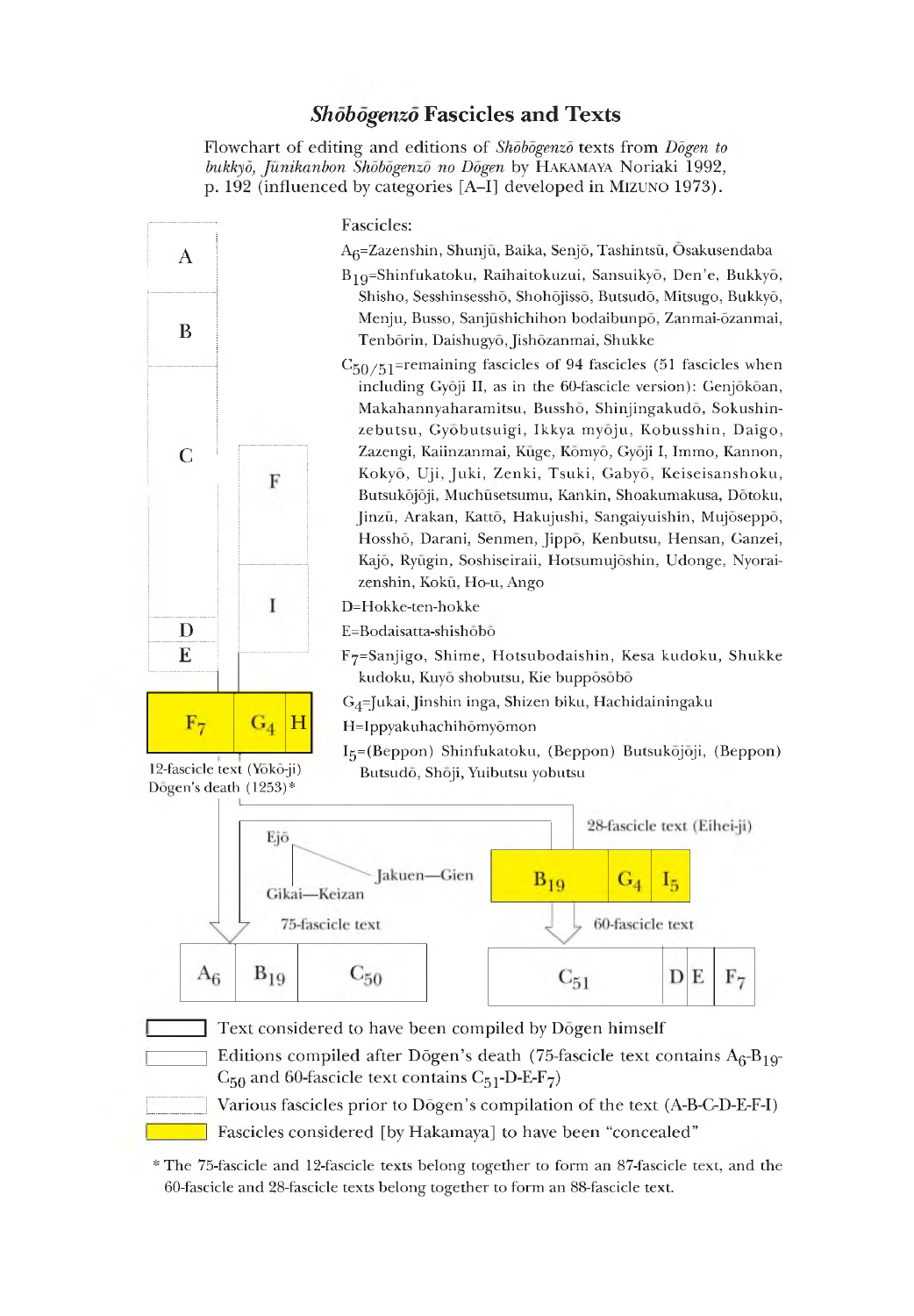[Taking refuge in the three jewels] fascicle to suggest that the antiquated, goal-oriented animistic tendencies Dogen refuted continue to infect modern Japan:

We should not act like those who, awe-struck, vainly take refuge in mountain deities and spirits or worship at non-Buddhist shrines, for it is impossible to gain release from suffering in this way.... The wise person does not engage in such practices, for they only increase suffering and obstruct beneficial rewards. One must not take refuge in erroneous ways but clearly repudiate them. (TERADA and MIZUNO 1972, p. 418)

In addition to the thematic and stylistic unity revolving around practices based on karmic retribution, an important feature of the 12fascicle text noted by both Critical Buddhist and traditional scholars is its sequential integrity, especially when contrasted with the 75-fascicle text, which was arranged by Ejo primarily to reflect the chronological order in which the fascicles were composed. Each fascicle in the 12 fascicle text deals systematically with a stage in the process of realization, beginning with departure from home *(shukke)* and receiving the precepts *(jukai),* and moving on to such topics as awakening the bodhi-seeking mind (*hotsubodaishin*), paying homage to the Buddhas *(kuyd shobutsu),* repentance and purification of karmic conditioning *{jinshin inga)*, the fourth stage of a monk's meditation *(shizen biku),* and finally the equanimity and compassionate outflows of the bodhisattva's attainment (*hachidainingaku,* the eight features of the enlightened person). The entire text forms a complete and persuasive religious document explicating the path from the initial impulse and determination to practice to the culmination and after-effects of realization, and it is to be studied by a disciple at the appropriate stage in the quest.

# *The Rewritten Fascicles*

One of the main points of evidence the Critical Buddhists used to support the priority of the 12-fascicle text is Dōgen's apparent rewriting of several fascicles in the 75-fascicle or 60-fascicle texts to express a new, more authentic standpoint for the 12-fascicle text.<sup>13</sup> This textual

Some of the debate revolves around a cryptic colophon to the *Hachidainingaku* fascicle written by Ejo and discovered in 1930 in a manuscript in Yoko-ji temple. Ejo speaks of Dogen's desire to create a 100-volume text (the only reference to such an idea) by rewriting all the fascicles, and he mentions the need to honor the "twelve fascicles" (or it could be read as the "twelfth fascicle") as being consistent with Sakyamuni's teachings (TERADA and Mizuno 1972, p. 496).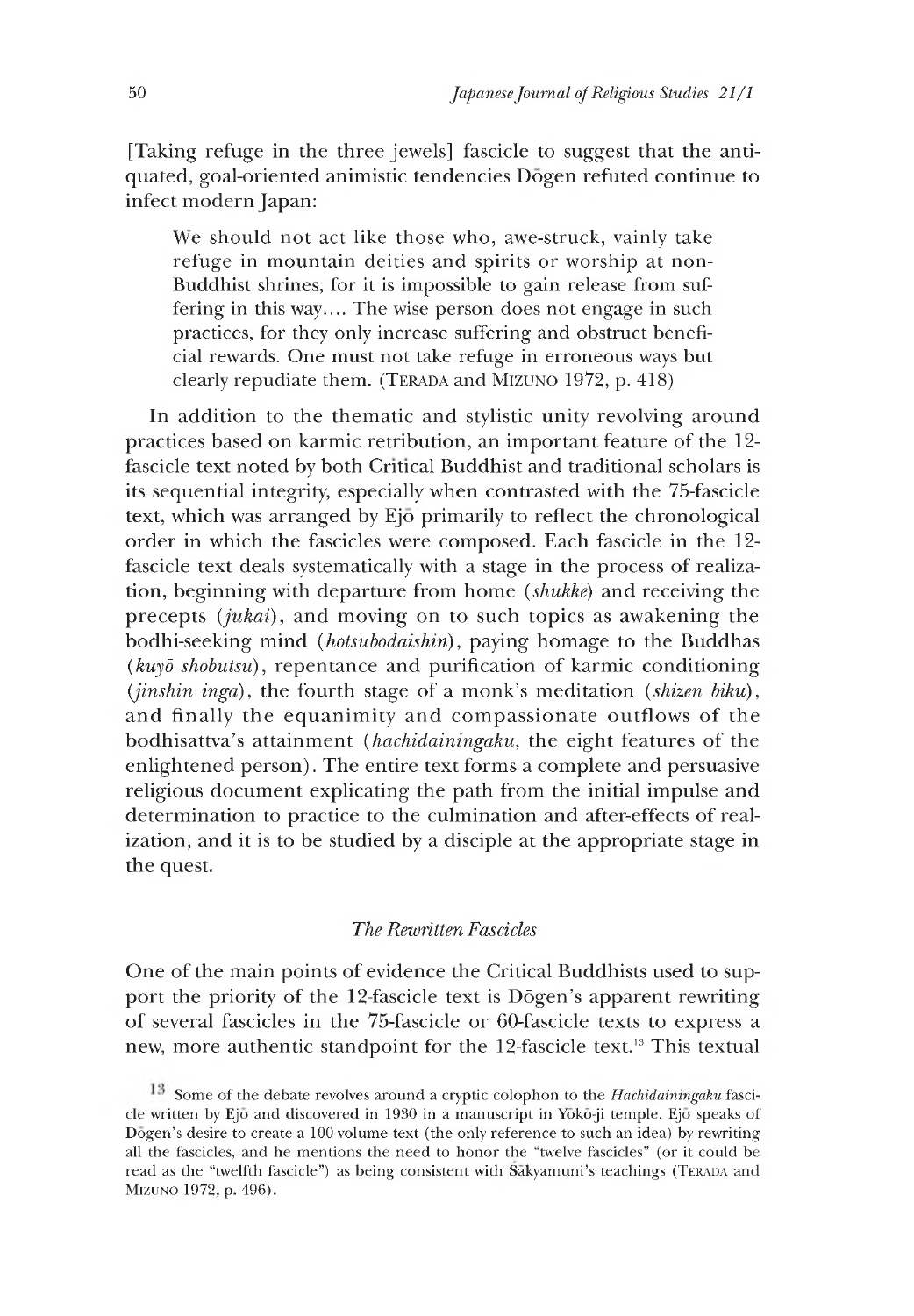issue, which supposedly captures the essence of Dōgen's new intentionality, is crucial to the metatextual concerns of Critical Buddhism. There are five rewritten fascicles, listed below according to their order in the 12-fascicle text:

- a) "Shukke" [Home departure] first written in 1246, no. 75 in the 75-fascicle text, rewritten as "Shukke kudoku" [Merits of home departure] and compiled by Ejō in 1255, no. 1 in the 12-fascicle text (also no. 58 in the 60-fascicle text);
- b) "Den'e" [Transmission of the robe], 1240, no. 32, rewritten as "Kesa kudoku" [Merits of the robe] in 1240, no. 3 (no. 41);
- c) "Hotsumujōshin" [Awakening the supreme mind], 1244, no. 63, rewritten as "Hotsubodaishin" [Awakening the bodhi-mind] in 1244, no. 4 (no. 34)—in some editions both versions are called "Hotsubodaishin";
- d) "Daishugyō" [Great cultivation], 1244, no. 68, rewritten as "[inshin inga" [Deep faith in causality], compiled by Ejō in 1255, no. 7 (not in 60-fascicle text but no. 26 in the 28-fascicle text, with "Daishugyō" no. 17);
- e) "Sanjigo" [Karmic retribution through the past, present, and future], 1253, in the 60-fascicle but not in the 75-fascicle text, rewritten as "Sanjigo" in 1253, no. 8 (no. 8).<sup>14</sup>

Of these fascicles, two cases—(b) and  $(c)$ —stand out because they were rewritten around the time of their original composition in the 1240s. Case (b) exhibits the most overlapping and even unity between the two versions. Traditional scholars acknowledge that "Den'e" was probably composed as a draft for the version included in the 12-fascicle text, thereby lending credence to the arguments of the Critical Buddhists. In regard to case  $(c)$ , however, in which the two versions were first delivered on the same winter evening at Yoshimine-dera in 1244 (prior to the Kamakura visit), the traditional view has been that the "Hotsumujōshin" is intended for advanced monks while "Hotsubodaishin" is for novices. Critical Buddhism reverses this by suggesting that the latter demonstrates a clearer and deeper refutation of *hongaku* thought. "Hotsumujoshin" uses *hongaku-style* rhetoric to identify the one-mind or all-encompassing mind with each and every aspect of the concrete phenomenal world, including the human and natural realms, but "Hotsubodaishin" departs from *hongaku* thought in

<sup>14</sup> Ito Shuken (1991, p. 378) also points out an affinity on the topic of reading and interpreting sutras with the 75-fascicle "Nyorai zenshin" (complete body of Tathagata).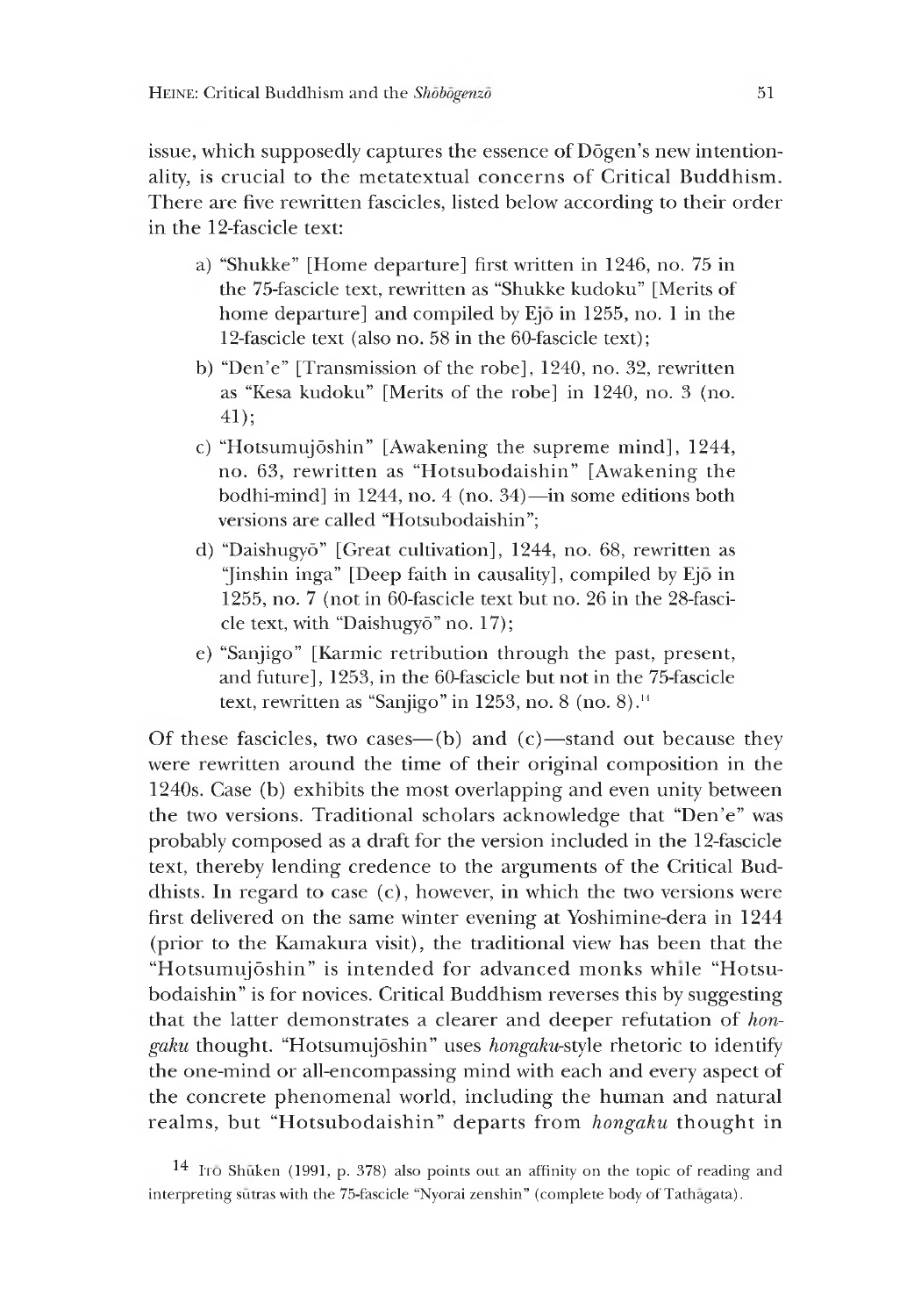emphasizing that the process of life-death during each moment invariably bears karmic consequences. In cases (a) and (d), the new versions were written in the post-Kamakura period of the 1250s: (a) is the last fascicle in the 75-fascicle text and the first in the 12-fascicle text, and the two fascicles in (d) offer different interpretations of the famous "Pai-chang's wild fox" koan. Finally, case (e), composed in the last year of Dōgen's life, is the latest of all these writings and the only one of the rewritten fascicles for which the initial version is not included in any extant edition of the 75-fascicle text.

The interpretation of case (d) of the rewritten fascicles expresses as much as any other single argument in their repertoire the heart of the Critical Buddhists' view of Dogen's concept of karma and its relevance for overcoming dhātu-vāda viewpoints in East Asian Buddhism as a whole. The two versions both begin by citing the famous "wild fox" kōan originally included in Pai-chang's recorded sayings and also cited in a variety of koan collections, including the *Mumonkan* (no. 2) and the *Shoyoroku* (no. 8), transmission of the lamp histories such as the *Tensho kotoroku* and *Shumon rentdeyd,* koan commentaries, and dozens of Sung-era recorded sayings texts. The importance of this koan for Dogen is demonstrated by his use of it in his own koan collection, the *Shinji/Mana Shobogenzo,* and his commentary on it in the *Shobogenzo zuimonki* and in several passages in the *Eihei koroku,* including a verse commentary in the ninth volume. According to the narrative of the source koan, a monk has been transfigured into a fox for five hundred lifetimes as a punishment for expressing a misunderstanding of causality: in response to a disciple's inquiry, he maintained that even a person of great cultivation *(daishugyo* 大修行) does "not fall into causality" *{furaku inga* 不落因果). The monk is released from this fate, and the fox corpse is buried with Buddhist rites, through the "turning word" *(ittengo* 一転語) of Pai-chang, who maintains the virtue of "not obscuring causality" (*fumai inga* 不昧因果). The fundamental paradox of this koan is that by verbally denying causality the monk is victimized by karma, yet by Pai-chang's affirming its impact he gains release. Yet, as the commentary by Dogen and other Zen masters indicates, there are several problematical points in interpreting the koan, including the final fates of the monk (does he continue to transmigrate or attain full nirvana?), and the fox spirit. Dogen also ponders the idea that the fox might have deceived Paichang into believing it was really a monk, in which case its corpse should not have received a Buddhist burial.

On the other hand, the basic message of the koan about the inviolability of karmic causality, as indicated by the phrase *fumai inga*,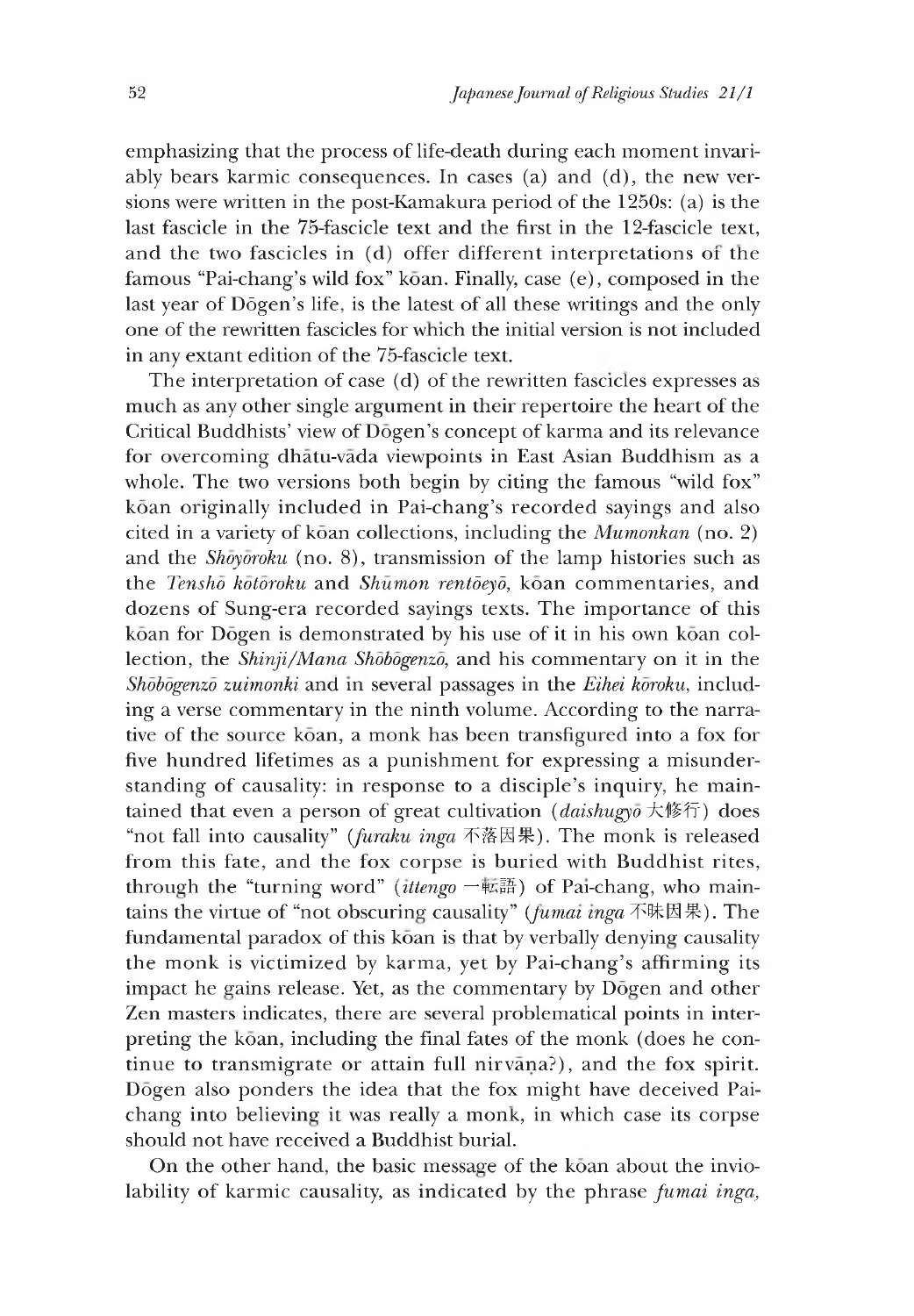seems quite clear. Yet most commentaries on the koan case, including those in the two koan collections, highlight the provisionality and ultimately the indistinguishability of the *furaku inga* and *fumai inga* responses.<sup>15</sup> Dogen, in the earlier "Daishugyo" fascicle, seems to echo that view:

Because causality necessarily means full cause and complete effect, there is no reason for a discussion concerning "falling into" or "not falling into," "obscuring" or "not obscuring" [causality]. If "not falling into causality" is incorrect, then "not obscuring causality" is also incorrect. Nevertheless, because of a fundamental misunderstanding, [the old man] was first transfigured into a wild fox body and then released from being a wild fox. And although "not falling into causality" was incorrect in the age of Buddha Kasyapa, it may not be incorrect in the age of Buddha Sakyamuni. Although "not obscuring causality" released the wild fox body in the current age of Buddha Sākyamuni, it may not have been effective in the age of Buddha Kasyapa. (TERADA and MIZUNO 1972, pp. 232-33)

Both fascicles dealing with this koan are critical of the Senika heresy, which advocates a "return" to an original nature or source and sees the release from the fox body as a symbol of the monk resuming his true nature. Yet, whereas "Daishugyō" refuses to criticize the old man's view of *furaku inga*, "Jinshin inga" repudiates Dōgen's position of a decade before in which he equated causality and the transcendence of causality. In the later work he asserts quite emphatically that only *fumai inga* is accurate and that *furaku inga,* which amounts to the denial of causality (hotsumu inga 撥無因果), is mistaken.

The single greatest limitation of the monks of Sung China today is that they do not realize that "not falling into causality" is a false teaching. It is a pity that even though they encounter the true Dharma of the Tathagata correctly transmitted from patriarch to patriarch, they accept the views of those who would deny causality. They must awaken right away to the principle of causality. The expression "not obscuring causality" of the current head monk of Mt. Pai-chang demonstrates that he never denied causality. It is clear that practice, or cause, leads to realization, or result. (TERADA and MIZUNO 1972, p. 433)

15 According to the Mumonkan verse, in SHIBAYAMA 1974, p. 34:

Not falling, not ignoring:/Odd and even are on one die./Not ignoring, not falling:/Hundreds and thousands of regrets!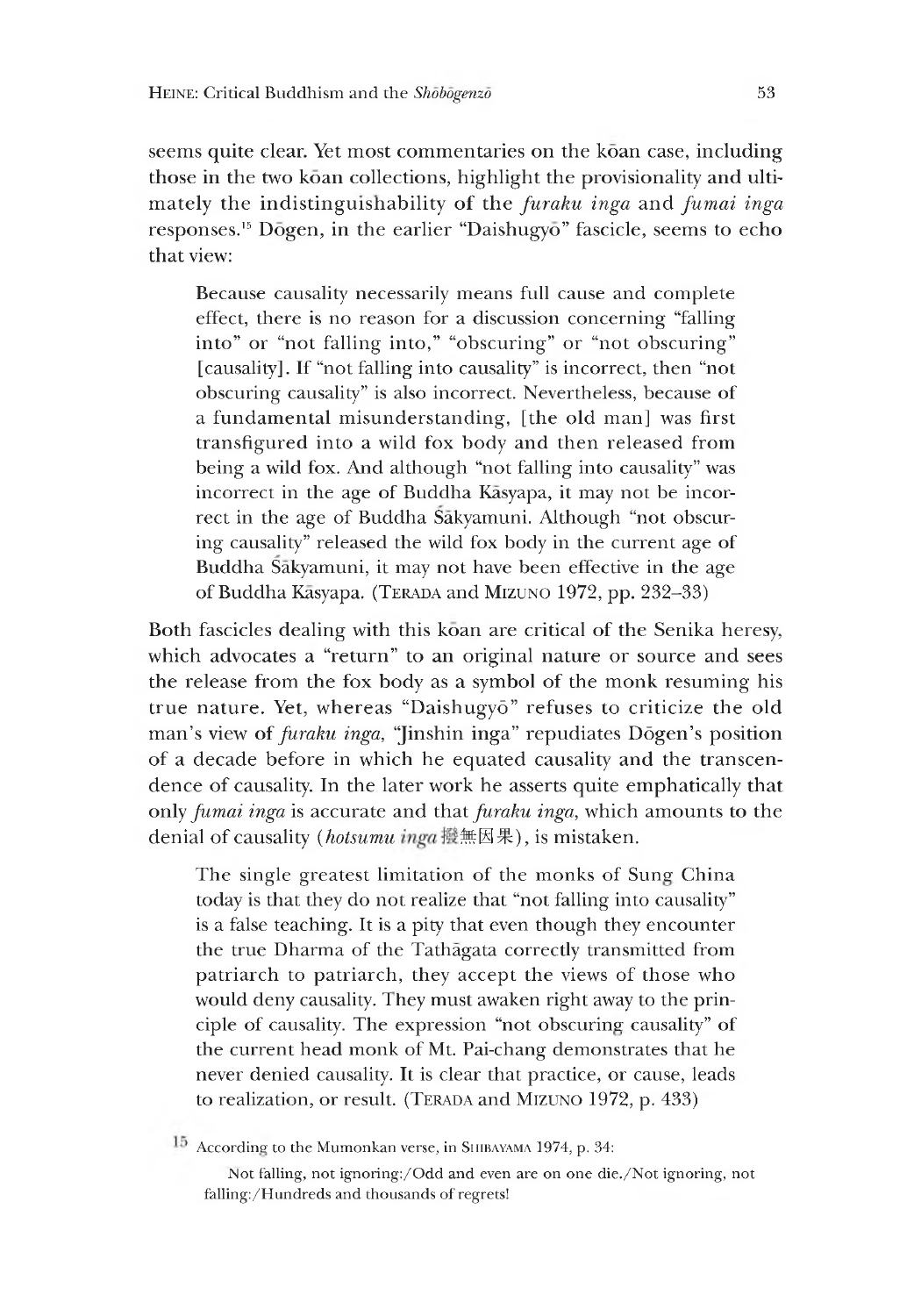#### *Summary of the Critical Buddhists*? *Position*

Next I will sum up the main arguments of Critical Buddhism before considering the responses of the traditional scholars. The central point of critical Budddhism, particularly the Hakamaya thesis, is that in the 12-fascicle text Dogen abandons and refutes his previous association with original enlightenment rhetoric and stresses the role of causality. That is, his philosophy of Zen undergoes a transformation from a metaphysical view that draws unwittingly from animism or naturalism and seeks a single source of reality (dhatu) beyond causality to a literal, strict karmic determinism that emphasizes a moral imperative based on the fundamental condition that karmic retribution is active in each impermanent moment. Whereas the metaphysical view is based primarily on a transcendental contemplative awareness, the literal view requires a wisdom born of study and knowledge. One of the main features of the later writings, especially noticeable when comparing the rewritten fascicles to their earlier versions, is Dōgen's extensive use of Buddhist texts. Thus, the Critical Buddhists maintain that the philosophy of religion in the 12-fascicle text is characterized by intellectual life and scholarly learning through textual study rather than the intuitionism and suppression of discourse that is expressed, for example, in the "Bendōwa." In other words, the later text marks a transition from "zazan only" *(shikan-taza)* and "original realization and marvelous practice *(honsho mydshu)* to "honor *prajnd" (hannya soncho)* and "faith in causality" (*jinshin inga*) (ISHII 1990, p. 227).

The overall aim of Critical Buddhism involves more than a simple reinterpretation of the *Shobogenzo*. The aim is to use Dogen's change of heart as a starting point from which to challenge the *hongaku* orthodoxy that has perpetuated social discrimination and tacitly supported the status quo on the basis of claims of epistemologial nondiscrimination and ontological dynamism. This challenge in turn involves rethinking the meaning of the nonduality of samsara (which is causal) and nirvana (which transcends causality). If we reflect back on the origins of the debate concerning the relation between these two dimensions, the Abhidharma analysis of the dharmic factors of phenomenal existence draws a strict dichotomy between conditioned *(samskrta)* dharmas,which are bound by the cause-effect process, and unconditioned (*asamskrta)* dharmas, which are not bound by causeeffect. While the aim of early Mahayana *sunyavada* philosophy (Mādhyamika school and *Prajnāpāramitā* sūtras), according to most East Asian interpretations, is to demonstrate the inseparability or indistinguishability of the realms of the conditioned, or causal, and the unconditioned, or noncausal, this raises a delicate but crucial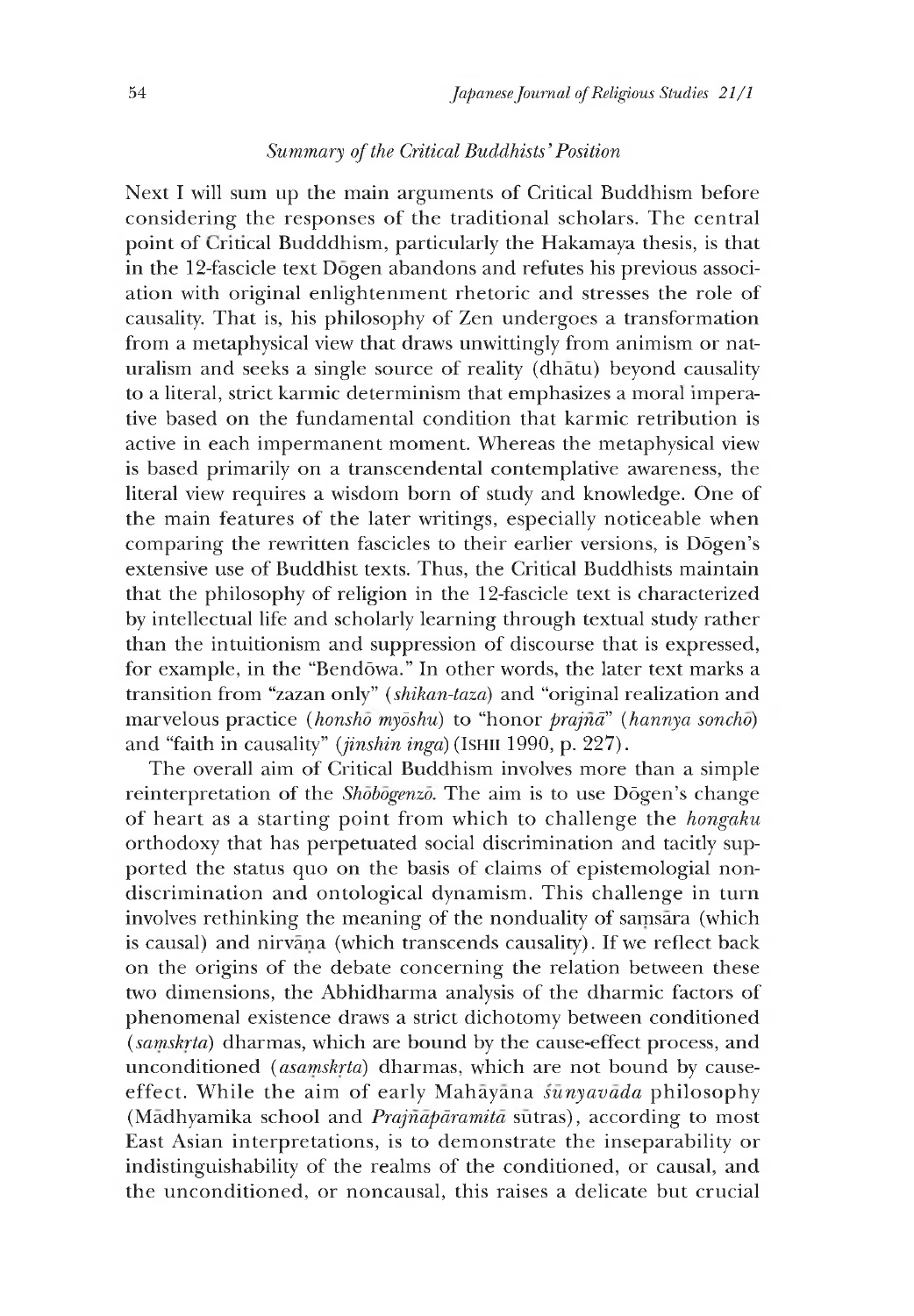issue pursued by subsequent schools of thought: When causality and noncausality are equalized, which side of the nondualistic equation一 the side of causality or the side of noncausality-is stressed in understanding spiritual freedom? In other words, does the equalization suggest the naturalist heretical position (*jinen-gedo* 自然外萄) that causality is considered from the standpoint of fundamental reality to be a part of noncausality, a position that might imply that one is inherently free from the effects of causality and thus does not have to attain purification by overcoming discrimination? Or does it suggest the equally problematic nihilistic position that noncausality is equalized on the side of causality, which implies that one can never attain freedom from causality no matter how much effort is exerted, and that there is thus no motivation to reverse the tendency toward social discrimination? In either case, the moral implications of the inevitability of karmic retribution and the need for repentance in the genuine sense are lost.

According to Critical Buddhism, the *hongaku* view reflected in Zen thought and expressed in the 75-fascicle *Shobogenzo* actually compounds the conceptual and moral dilemmas implicit in the naturalist position. The *hongaku* view, by identifying ultimate reality with concrete phenomena, asserts nonduality from the standpoint of causality swallowing up noncausality and at the same time being swallowed up by it (since it does not necessarily require spiritual purification). Thus there is no genuine freedom or nondiscrimination as claimed under the banner of universal freedom and equality. What occurs instead is an acceptance of things as they are without moral authentication or evaluative judgment. Thus the real problem is not simply a matter of identifying polarities or of shifting the conclusion from one side to the other, but of equalizing them in such a way that the moral component of karmic causality is highlighted rather than concealed. If the morality of cause-effect is obscured because it is overly influenced by an emphasis on noncausality, then genuine noncausality cannot be attained. For the Critical Buddhists, Dogen resolves this dilemma by asserting in "Jinshin inga" that "the law of causality is clear and impersonal (or selfless; *watakushi nashi*)" (TERADA and MIZUNO 1972, p. 437) in the sense that it is universal and inviolable, and yet that it has an eminently subjective quality ("deep faith") in that the freedom of noncausality can be attained only in and through the continuing process of moral purification perfected within the realm of causality (Matsumoto 1991 p. 234). This recalls the Madhyamika *(Mulamadhyamakārikā* 25: 9-10) view that nirvāņa is found in terms of causality nirvana occurs in the midst of samsara and not as an escape from it,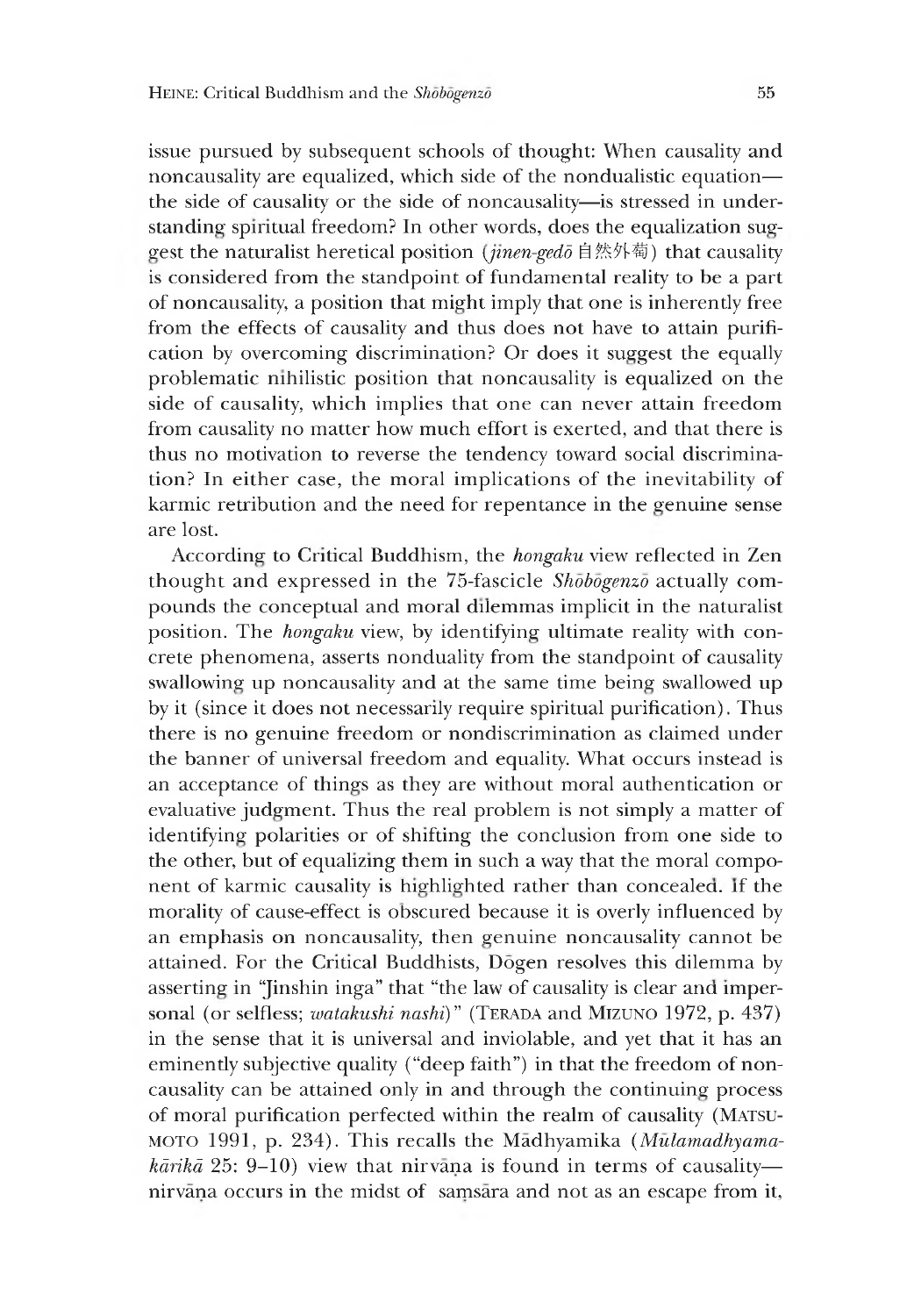yet is attained only through a fundamental change of perspective rather than the mere acceptance of causal relations. However, Dōgen's approach is based not on a nonrelational freedom from karma, but on an eminently flexible and polymorphous process in which the stages of practice and realization, while often simultaneous and overlapping, occur in irreversible sequence.<sup>16</sup>

# *The Responses of Traditional Scholars*

While nearly all traditional scholars acknowledge the basic merit and even "sensational" impact of the issues raised by Critical Buddhism, they express mixed reactions concerning the long-term significance of this new methodology. Kagamishima Genryu, one of the most senior and prominent scholars in Dogen studies and the man who wrote the introduction to *Junikanbon Shobogenzo no shomondai,* admits that there can be no turning back from some of the liberating effects of Critical Buddhism. He points out, for example, how far scholarship has progressed since Tokugawa-era scholar Tenkei Denson—known for his early but idiosyncratic commentary on the *Shobogenzo*~argued rather dogmatically that the "Daishugyō" fascicle is the true version while the "Jinshin inga" must be false. Yet Kagamishima also sounds a cautionary note, appraising Critical Buddhism as an overemphatic and rather biased *(henchd 偏鱼*) approach to be contrasted with what he considers the more reasonable, mainstream compromise position of Ishii, Sugio Gen'yū, Shimizu Hideo, and others. The compromise position (which Kagamishima also challenges, nevertheless, though to a lesser extent), sees the 12-fascicle text as expressing a multivalent "spiritual change" that marks a shift in emphasis rather than a revolution in Dōgen's direction. The compromise suggests, for instance, that the 12-fascicle text must be seen only in connection with other writings and activities from Dōgen's later period.

Kagamishima's approach thus indicates that it is necessary to distinguish between two traditionalist positions—referred to below as (a) and (b)—for a total of three positions. At one end of the spectrum Critical Buddhism argues that Dogen underwent a radical and deci-

<sup>16</sup> Another way of framing the issue of Dogen's relation to *nyoraizo* thought, suggested by MATSUMOTO, is to distinguish Dōgen's later view from three perspectives: (1) all things have Buddha-nature, therefore one must practice but the goal appears unattainable; (2) Buddha-nature encompasses all things, therefore one need not practice because the Buddha-nature is already present; (3) Buddha-nature is actualized by practice, therefore one must continue to practice. Dōgen's early standpoint is reflected in view (3) as a refutation of  $(1)$  and  $(2)$ , but even this view does not sufficiently emphasize the retributive consequences of karmic conditioning (1991, pp. 209ff).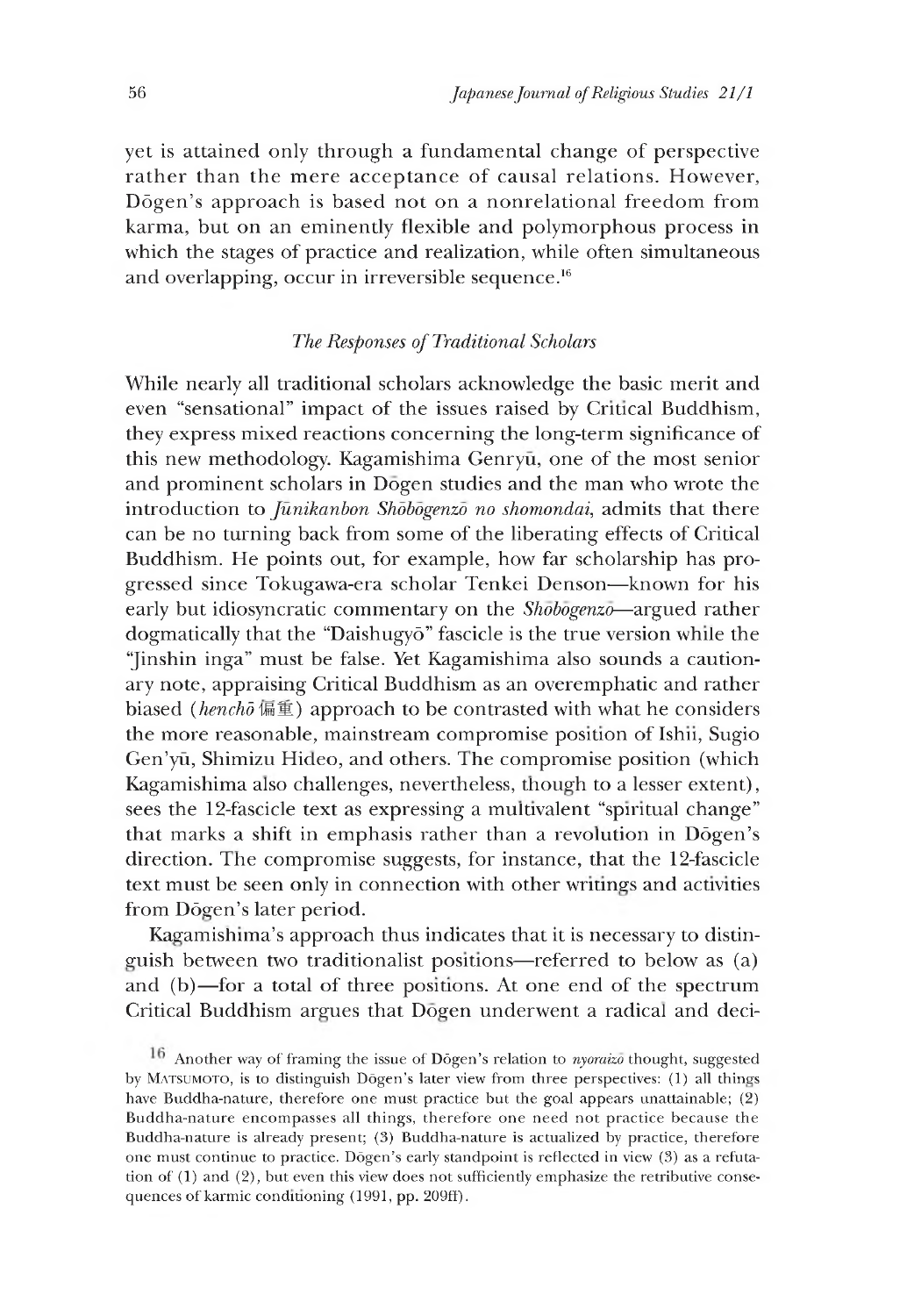sive change, and at the opposite end the more conservative traditionalist (a) view maintains that there was no real change and that Dogen stayed essentially the same throughout his life following his return from China. Both of these positions stress a single, simple standpoint, whereas the compromise traditionalist (b) view allows for change but not in the clear-cut and once-and-for-all way that the Critical Buddhists claim. The first position holds that the 12-fascicle text, which was written during one relatively confined time span, supersedes the earlier text and is sufficient for an understanding of Dogen; the second position maintains the fundamental equality of the 75-fascicle and  $12$ -fascicle texts, while asserting the ultimate priority of the former in terms of the more sophisticated audience it targets; and the third position explores complex areas of development in Dōgen's later writings and biography that affect an understanding of the relation between the 75-fascicle and 12-fascicle texts.

What links the two traditionalist positions is a basic skepticism regarding any attempt to prove Dōgen's intentionality concerning the priority of the 12-fascicle text. From that standpoint they both make a series of guerilla raids on Critical Buddhist strongholds, including interpretations of the rewritten fascicles and Dōgen's philosophy of causality. The traditional scholars have argued against Critical Buddhism and in support of the 75-fascicle text on several grounds, such as the difficulty of establishing that the "rewriting" was Dōgen's and not the editing of his disciples, and the existence of other apparently rewritten fascicles that do not appear in or express the standpoint of the 12-fascicle text. Furthermore, Dōgen's approach to the topic of causality is complex, and it is easy to mistake a shift in perspective for a fundamental change.

The leading figures of the traditionalist (a) position include Kagamishima and Kawamura Kodo. The latter, a specialist in the textual formation of the *Shobogenzo* and its early medieval commentaries, is sympathetic to some of the main aims of Critical Buddhism, especially it's dramatizing of Dōgen's critical stance with regard to forms of Buddhism he considered deficient. For example, Kawamura agrees that it is important to distinguish between Dōgen's approach to Zen and the problematic views of *kydge betsuden* and *sankyd itchi,* and also that it is helpful to compel contemporary Soto scholars to rethink the issue of how substantive metaphysics has been smuggled into a variety of syncretistic Buddhist doctrines and practices. However, Kawamura believes that Dogen maintained the same critical distance from heretical views throughout his career and that it is important not to misread and overstate Dögen's criticisms. Instead, it is preferable to see Dögen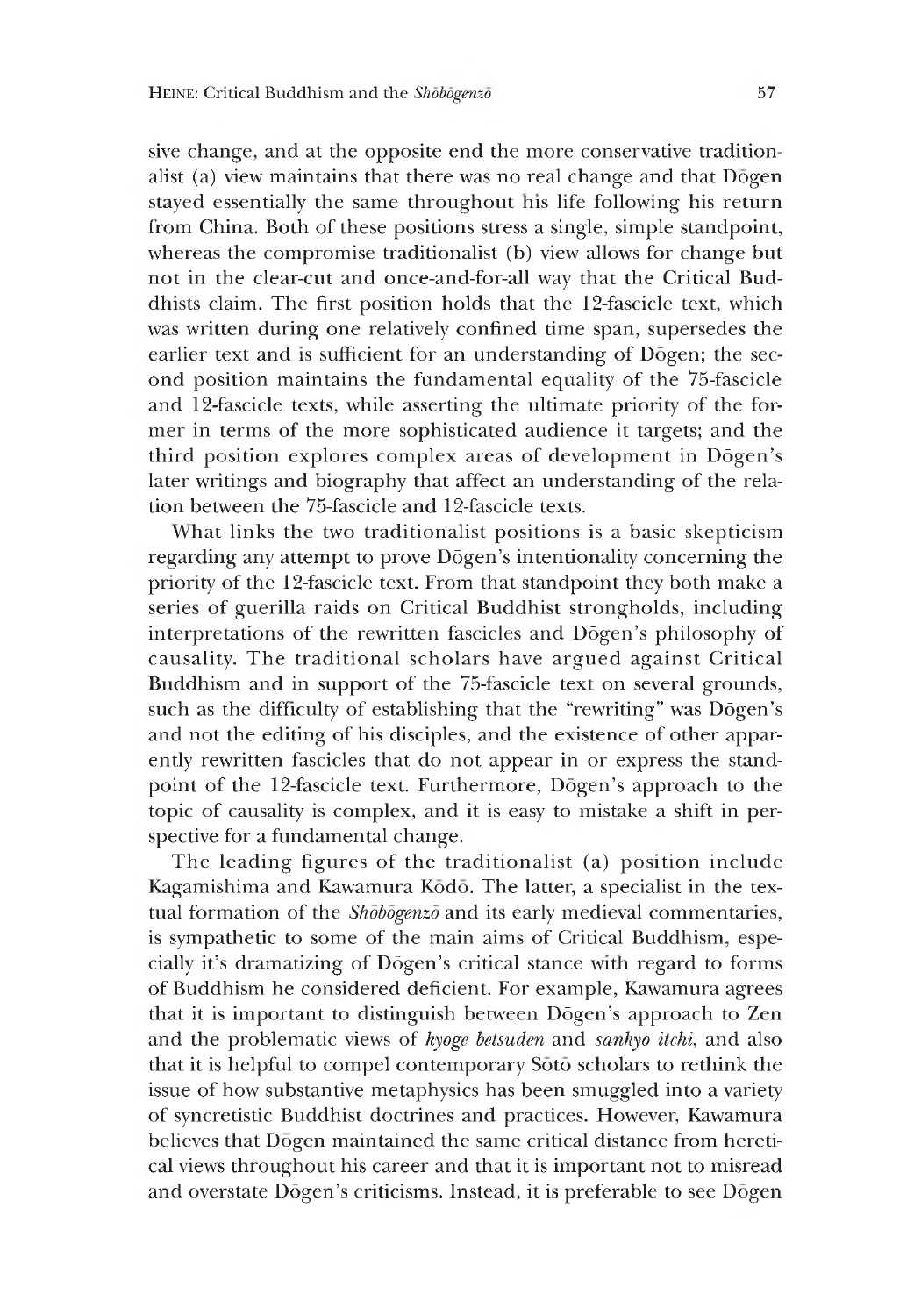as straddling a middle-way position in regard to *hongaku* thought, accepting its positive features as an expression of the unified nonsubstantive basis of contextual relations while refuting its tendency to obviate the need for sustained practice.

Kagamishima and Kawamura both argue that there is no firm evidence that Dogen limited his message to the 12-fascicle text at the end of his life, or that he had come to reject the 75-fascicle text. Kawamura emphasizes Ejō's role as an editor and interpreter of Dogen. Ejo's editing of the twelve fascicles two years after Dogen's death is the only tangible evidence for the priority of the new text. Yet, as Kawamura points out, all the other evidence indicates that Ejo asserted the priority of the 75-fascicle text. Ejo apparently gained Dogen's approval to edit the 75-fascicle text the year before the master's final days. If Dogen had emphasized the importance of the 12-fascicle text as he approached death, why did Ejo not show this in a more vigorous way than by composing a single, cryptic (and long-lost) colophon to the "Hachidainingaku" fascicle (see note 13 above)? If the Critical Buddhists are correct, why did Ejo not stop altogether his editing of the earlier fascicles, which Dogen himself had continued to revise until nearly the very end of his life? Also, why did the other main disciples who were privy to Dōgen's way of thinking, Senne and Kyōgō, comment only on the 75-fascicle text? KAGAMISHIMA wonders if there may be in the near future a discovery of another version of Ejo's colophon that will further clarify-or perhaps complicate-our understanding of Dōgen's final instructions or intentions (1991, p. 7).

Furthermore, Kagamishima and Kawamura emphasize that it is simplistic to argue that the five rewritten fascicles were revised for a single reason alone. The specific methods and purposes of rewriting vary significantly from case to case, but the general impression of the rewritten fascicles indicates that the respective versions express distinct but complementary rather than conflicting viewpoints on a particular topic. During the course of his move from Kyoto to Echizen, Dogen, they argue, recognized the necessity of addressing the concerns of several different types of disciples (students): those still needing persuasion to leave home, those already in monastic life but needing to refine and develop their training, and those approaching the final stages of realization. For example, in the two versions of the fascicle on leaving home, the first version ("Shukke") deals with home departure from the standpoint of *jukai* 受戒, or the stage of receiving the precepts, while the second ("Shukke kudoku") examines it from the standpoint of *kudoku* 功徳, or the following stage of attaining merit. Similarly, the "Daishugyō" and "Jinshin inga" fascicles that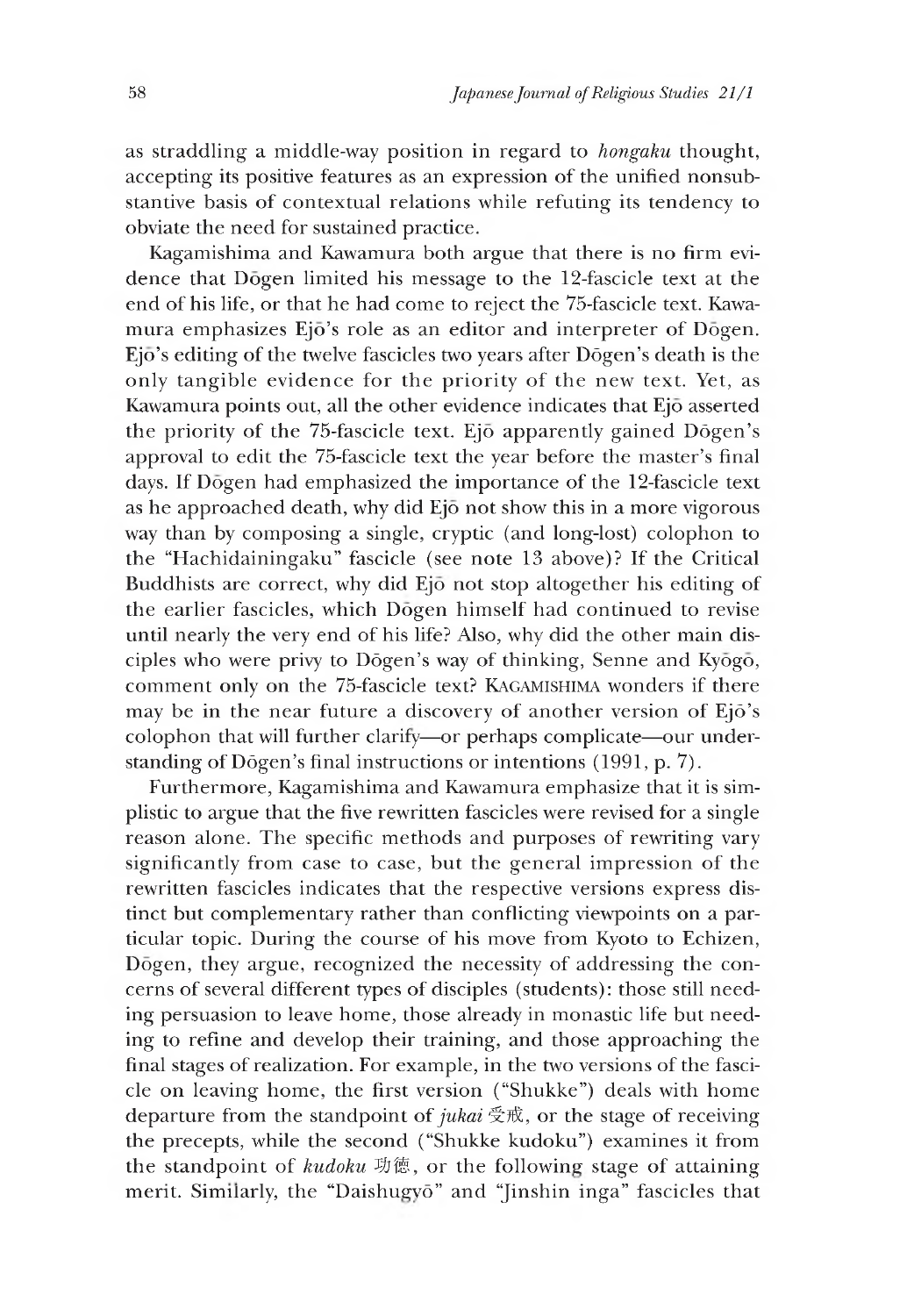reach drastically different conclusions concerning the phrase *furaku inga* (not falling into causality) may be approaching its meaning from different standpoints (KAGAMISHIMA 1991, p. 13). "Daishugyō" approves of the saying from the standpoint of ultimate reality, which transcends the distinction between causality and noncausality, while "Jinshin inga" criticizes it from a more restricted realm of discourse, conventional truth, in which the tendency to avoid or escape causality must be refuted. But in the final analysis the two levels of discourse, ultimate and conventional, enhance and enrich one another to demonstrate a conclusion that would likely, though ironically, be supported by Critical Buddhism: the transcendence of causality is within, yet not merely within, causality, like the process of disentangling vines *(katto* 葛藤) by means of entangled vines as in the 75-fascicle text's "Kattō." Therefore, the traditionalist (a) position is that the *shobogenzo* expresses multiple perspectives, so that the 12-fascicle text is not complete and autonomous but complementary with the 75-fascicle text in that the two texts intertwine general and specific, introductory and advanced frames of reference without any sense of polarization between them.

ISHII Shūdō, one of the leading representatives of what Kagamishima has identified as the compromise view, is very sympathetic to the aims and methods of his friend and colleague, Hakamaya, and was one of the earliest to respond formally to Critical Buddhism.17 Ishii agrees that Dogen's approach to Buddhism is based primarily on wisdom *(chie* 智慧, Skt. *prajñā*) and learning rather than contemplation, despite the fact that Soto is often characterized as a religion based on zazen-only or just-sitting *(shikan-taza* 只管打坐), a sectarian misunderstanding traceable to fourth patriarch Keizan that has been projected back to Doeen. Without being too harsh on Keizan, who since the Tokugawa era has been revered by the sect as a kind of co-founder, Ishii feels that the purity of Dōgen's thought was subverted by the un-Buddhistic syncretism and misleading simplification inspired by Keizan and his disciples. Like the Critical Buddhists, Ishii areues that Dogen should be understood as standing in accord with the critical approach to philosophy practiced in the Madhyamika school in India and Tibet, which seeks to overcome all one-sided fixations and delusions. In that context, Ishii cites the studies of Yamaguchi Zuiho in the early 1980s that pointed out for the first time the significant affinities between Dogen and South-Central Asian Buddhism. He also maintains that Dogen Zen is different from Chinese Ch'an, which has been

 $17$  See the preface of Ishii 1987. Накамауа (1989, 347) responds to some aspects of the Ishii position and cites an influential article by Mizuno 1979.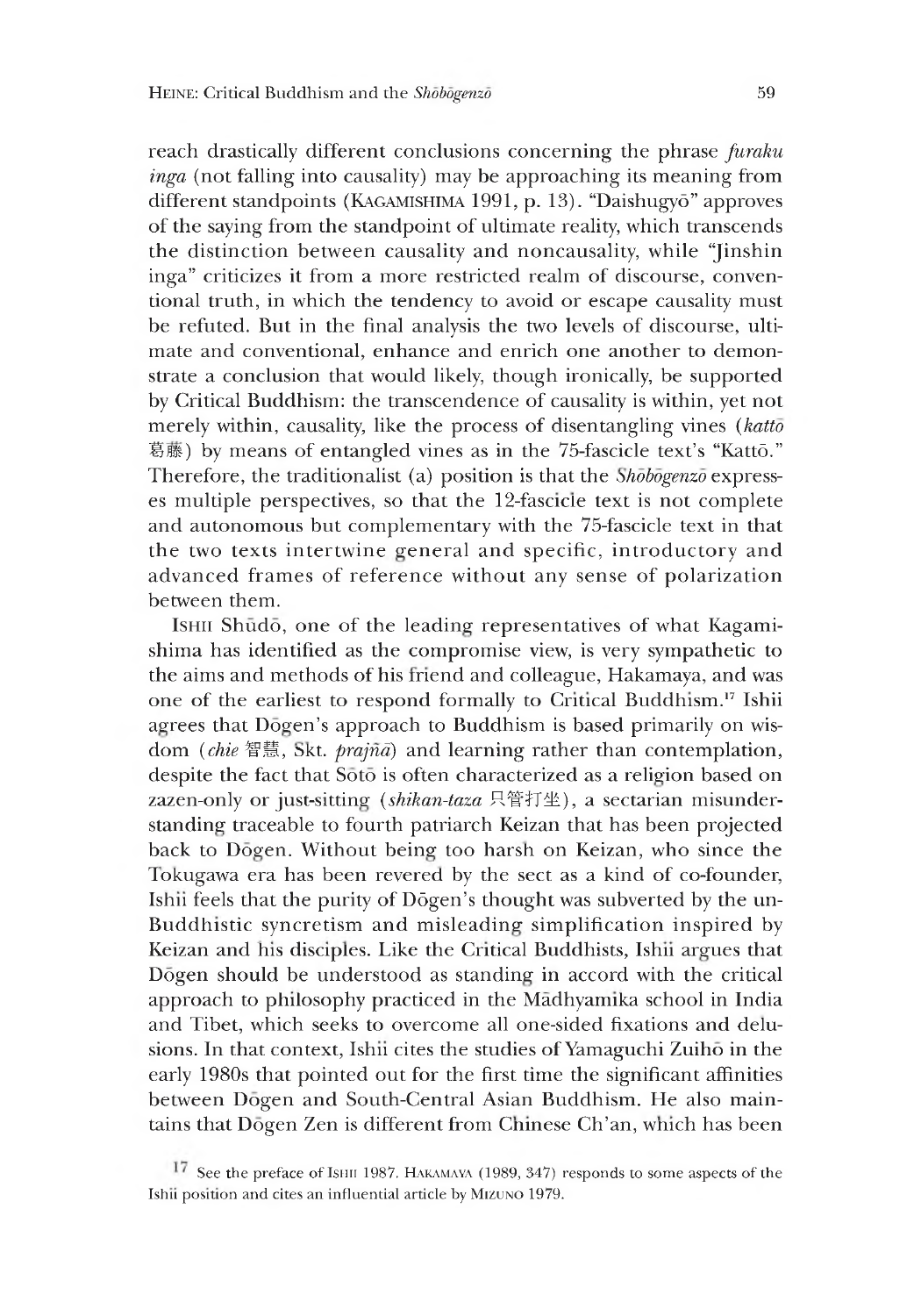overly influenced by Lao-Tzu and Confucius (though Ishii's view of Dōgen's Japanification as a purification of the syncretistic elements he found in China may be considered naive). On the question of interpreting the *Shobogenzo,* Ishii endorses the critical Buddhist focus on the 12-fascicle text as a means of generating a fundamental revision of the Soto sect in a way that links classical theories of dependent origination to the contemporary need for social responsibility, though like other traditionalists he does not comment directly on social issues.

On the other hand, Ishii shares with the traditionalist (a) position a skepticism concerning several of the main conclusions of Critical Buddhism. First, he feels that Dōgen's attitude toward *hongaku* thought stayed relatively constant after his return from China, with no clearly discernible revision of thinking following his Kamakura visit. He sees Dōgen's constancy as a position of constructive ambivalence, standing not strictly for or against *hongaku* thought, but he also seems to put more emphasis than traditionalism (a) on Dogen's struggle throughout his career for an appropriate communicative style and substance. Ishii agrees with Yamauchi Shun'yū, a specialist in Dōgen's relation to Japanese Tendai, that it is necessary at this stage of scholarship to take attention away from Dōgen's "doubt," which after all stemmed from his youthful concerns and inexperience (his rather unsophisticated question is not entirely relevant to the complex historical and textual issues involved in interpreting Dōgen's understanding of *hongaku* thought). Like traditionalism (a), Ishii is cautious not to overvalue the 12-fascicle text at the expense of Dōgen's other works. He points out that Dogen edited and added to the 75-fascicle text until his death, so that the dates of writing and rewriting (as well as the question of how much disciples contributed to the revised versions) cannot be pinned down, especially considering the variety of *Shobogenzo* texts. In particular, Ishii is skeptical of the role of the 12-fascicle text in relation to the so-called 100-fascicle project mentioned in Ejō's colophon, because it is not entirely clear why this project would be important. Perhaps Dogen was trying to emulate the *juko hyakusoku* 頌古百則 style [poetic commentaries on one hundred koan cases] and other Sung-era collections of recorded sayines, but if this is the case it does not support the Critical Buddhist arguments.

The main reason that Kagamishima considers Ishii's compromise position to be a reasonable one is that Ishii, somewhat like the Critical Buddhists, acknowledges a change during the last five years of Dōgen's life, marking a new attitude toward the Eihei-ji environment and a period of spiritual growth. However, in sympathy with the traditionalist (a) position, Ishii tries not to exaggerate the role of the 12-fascicle text or downplay Dogen's earlier and other later writings. Interpreting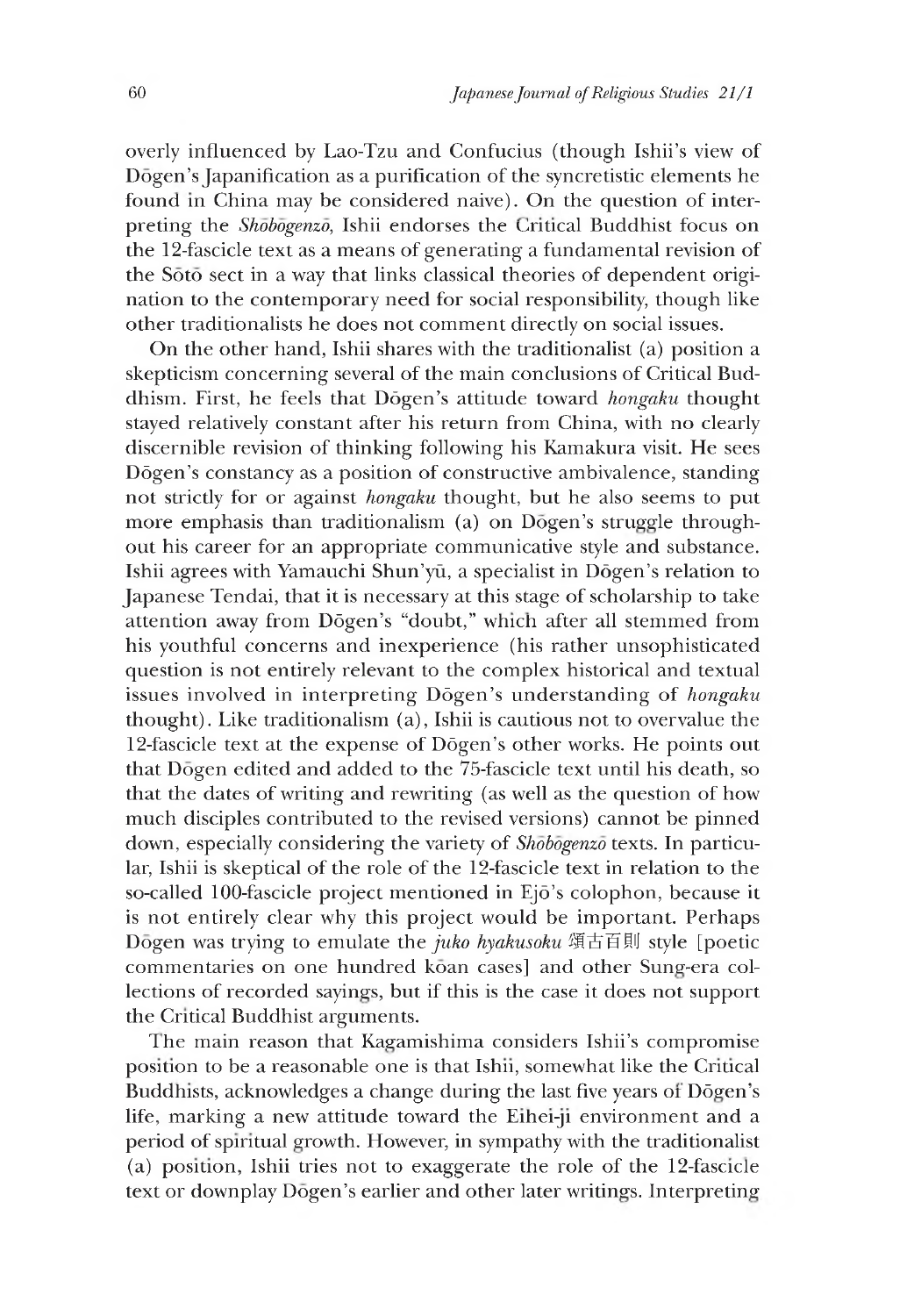the multifaceted change in Dōgen's life requires an examination of all aspects of what Dogen was saying and writing in this period—it is not enough to limit oneself to the 12-fascicle text, which in fact does not express a single, uniform, coherent view, but uses multiple voices to reflect different influences and convey diverse messages. Ishii emphasizes that an understanding of the post-Kamakura period depends on a point-by-point comparative analysis of Dōgen's thinking as expressed in both the 12-fascicle text and the other later works.

Ishii's approach to the *Shobogenzo* issues centers on the interrelatedness of the 12-fascicle text and two other Dogen texts from this period, showing the "intra-textuality" of the later *Shobogenzo* writings, the *Eihei koroku* collection of *jodo* or formal-style sermons (the majority of which were composed from 1247-1253), and the *Hokyoki* 宝慶記18 collection of conversations Doeen had in China with Ju-chmg. He also shows the intertextuality involved in Dogen's frequent references in his later works to the texts of Hung-chih, Ju-ching, and a variety of early Buddhist texts. The intra- and intertextual dimensions reveal changes in the style and substance of Dōgen's thought, but not necessarily in a way that supports Critical Buddhism. For example, the *Eihei koroku* provides an example of how Dogen shifted in his later period from the informal or *jishu* style of the 75-fascicle text to the more formal *jodo* style.<sup>19</sup> His citations and allusions to Hung-chih and Ju-ching in the *Eihei koroku* also increase significantly in the post-Kamakura period, and it is clear that the rewritten fascicles of the 12-fascicle text use many more citations from early Zen and Buddhist writings, including Zen *goroku,* Mahayana sutras (especially the *Lotus Sutra)*, and *jataka* tales.20 However, these stylistic changes could indicate an emulation of the patterns of Sung Ch'an or the continuing influence of Japanese Tendai as much as a return to the fundamental doctrine of dependent origination. Examining changes in the substance of Dōgen's thought by comparing the 12-fascicle text with other texts on specific topics also eives a mixed message. There is some agreement in that

<sup>18</sup> The *Hokyoki*, Dogen's record of his conversations with Ju-ching between 1225-1227, was discovered posthumously and may not have been recorded by Dogen until late in his career, after he received a copy from China of Ju-ching's recorded sayings. According to traditional accounts, he found these to be disappointing and unworthy of preserving the true legacy of his master's essential teachings.

 $19$  According to the counting of Ishii (1991, pp. 328-30), Dogen delivered 230 of 531 sermons in the last five years of his life.

 $20$  According to IKEDA (1991b), the number of citations from traditional Buddhist and Zen texts in the following fascicles is: "Shukke" 5, and "Shukke kudoku" 21; "Den'e" 4, and "Kesa kudoku" 11; "Hotsumujōshin" 6, and "Hotsubodaishin" 10; "Daishugyō" 3, and 'Jinshin inga" 9; "Sanjigo" (60-fascicle)12, and "Sanjigo" (12-fascicle)15.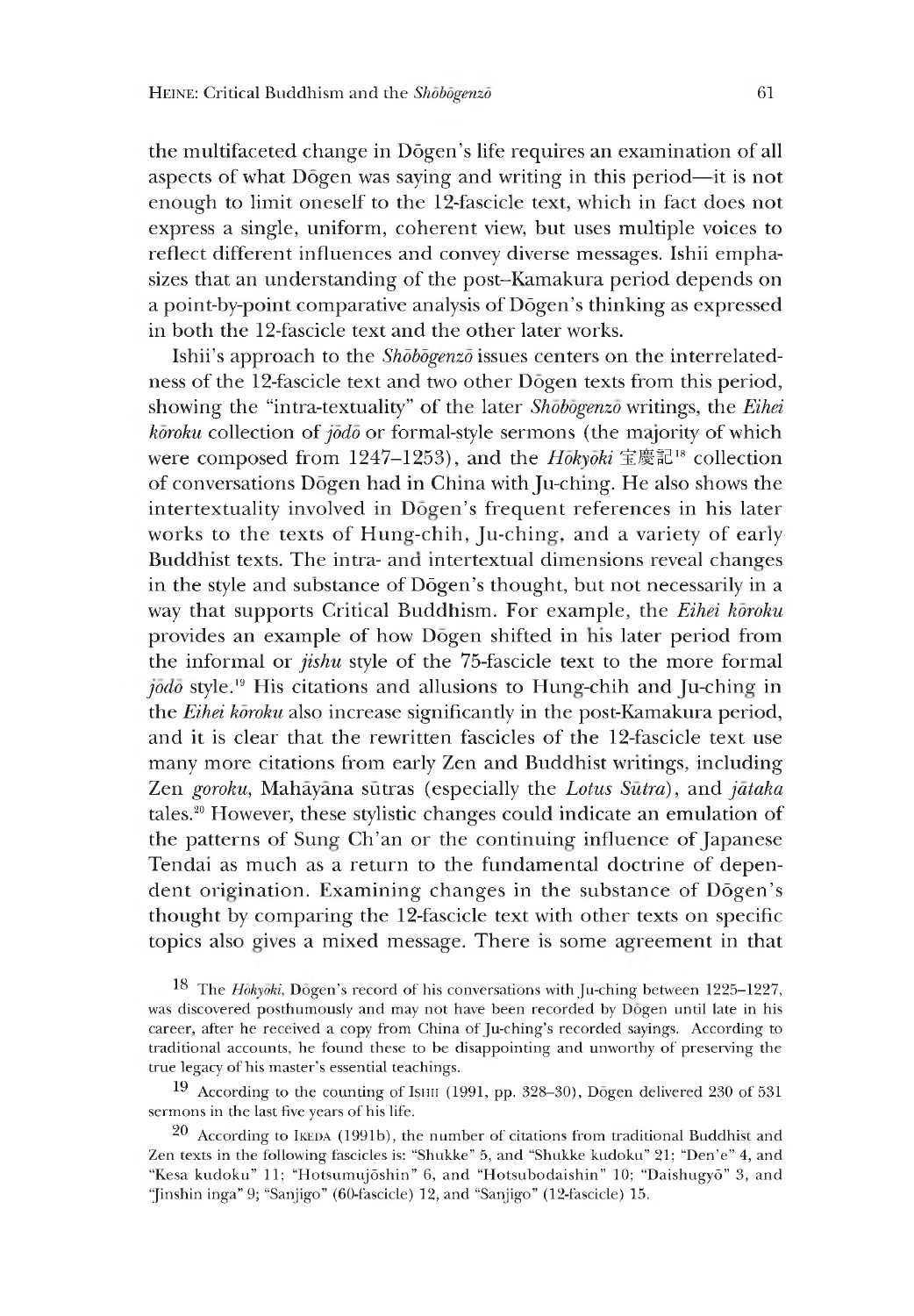the *Eihei koroku* (no. 412), like "Shizen biku," criticizes *sankyo itchi*, and that the *Hokyoki* (no. 20), like "Sanjigo," records Ju-ching's refutation of Chang-sha's view of karma. However, Ishii believes that an examination of all of the later texts shows that the key to the spiritual change in the later period was a renewed emphasis on the priority of "purposeless zazen." The lack of attention to this issue in the 12-fascicle text is an incongruity that undermines the standpoint of critical Buddhism and highlights the traditionalist (a) view of complementary, audience-specific texts.

The following chart sums up the major differences between Critical Buddhism and the two forms of traditional Buddhism on four interpretive issues: 1) Dōgen's intention in revising the *Shōbōgenzō*; 2) the status of the rewritten fascicles; 3) the main emphasis of his later works; and 4) Dōgen's view of *hongaku* thought.

|                      | Critical Buddhism                                  | Traditional (a)                                              | Traditional (b)                                            |
|----------------------|----------------------------------------------------|--------------------------------------------------------------|------------------------------------------------------------|
| Dögen's<br>Intention | 12-fascicle text<br>only                           | 75- and 12-fascicle<br>texts are<br>complementary            | no clear, single<br>discernible plan                       |
| Rewriting            | only rewritten<br>fascicles are<br>relevant        | Dogen continues<br>editing 75-fascicle<br>text to the end    | inter- and intra-<br>textual elements<br>must be clarified |
| Main<br>Emphasis     | emphasis on<br>karmic causality                    | encompassing of<br>introductory and<br>advanced perspectives | post-Kamakura<br>"spiritual<br>change"                     |
| On<br>Hongaku        | Dogen sharpens<br>critique in 12-<br>fascicle text | maintains same<br>consistent view<br>throughout career       | continues<br>ambivalent view                               |

#### *Conclusions: Evaluation of the Contributions of Critical Buddhism*

While Soto scholars consider the Critical Buddhist movement overly sensational, other observers may view it as a "stirring of the waters" (or perhaps a "tempest in a teapot"). Those Buddhists and buddholoeists who have been subjected to its often scathine criticisms may take offense, and some scholars and thinkers have responded that Critical Buddhism is actually a veiled form of fundamentalism (see Faure, forthcoming) which deems itself alone worthy of determining authentic forms of religion based on a simple and perhaps arbitrary commitment to the doctrine of dependent origination and a sectarian preference for a particular set of Dōgen's writings. The accusation of funda-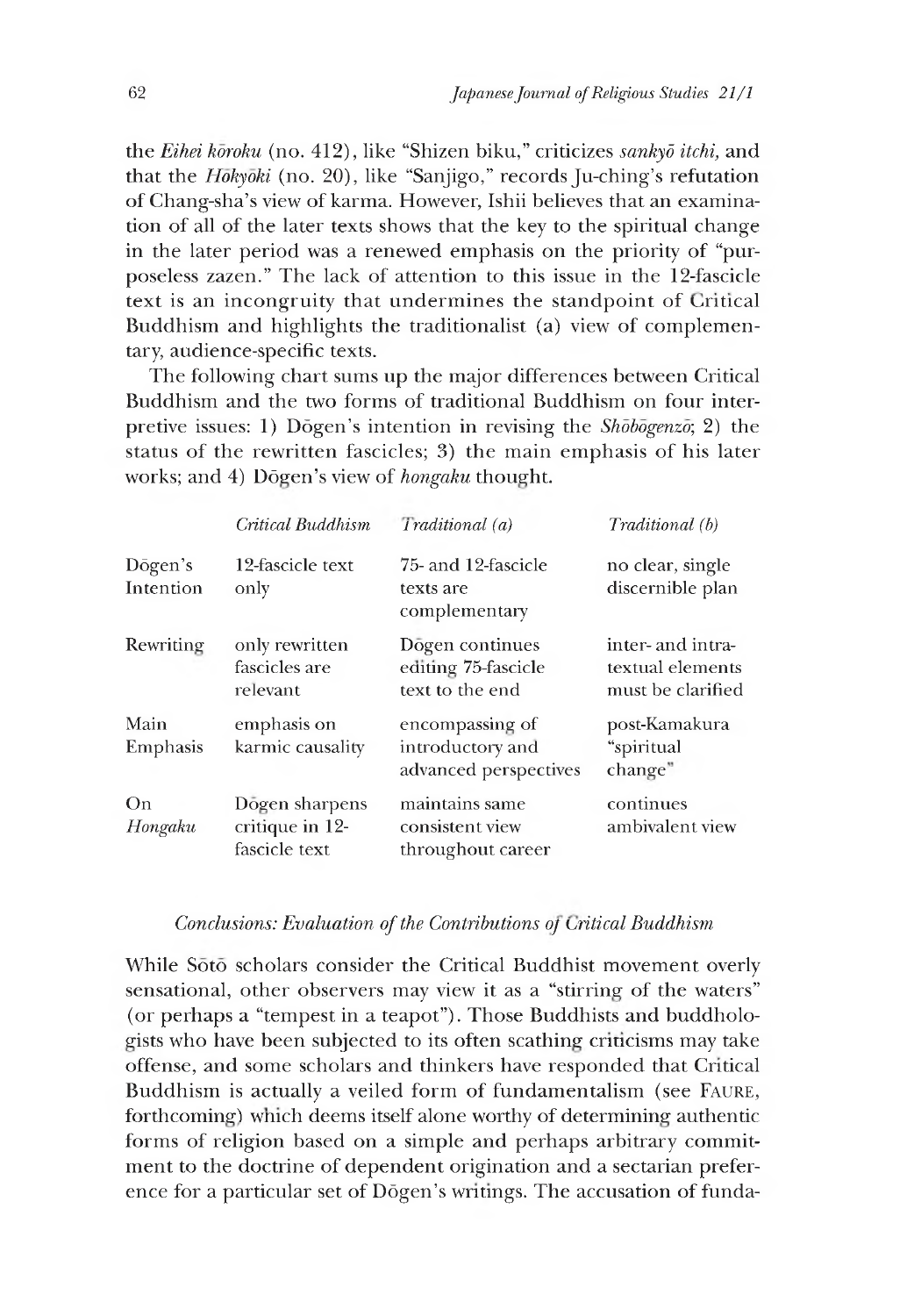mentalism must seem both ironic and disturbing to the critical Buddhists, who probably see themselves as quite unfundamentalist for several reasons: they appeal to the critical intellect rather than simplistic theological affirmation and faith based on the inerrancy of scripture; they aim for progressive reform rather than the conservative or reactionary political agenda found in many Western fundamentalist movements; and they are not involved in elaborately organized evangelical or healing rituals. Some of the New Religions in Japan, such as Sōka Gakkai, appear to qualify much more readily as "fundamentalist," though such labels must be used with great caution. Hakamaya has already responded to some of his critics by stressing that Critical Buddhism, if it is to be genuine, must involve a continuing process of wholehearted self-criticism. In order to clarify the criticisms of the methodology thus far, as well as the contributions it has made, it is necessary to evaluate the critical Buddhist and traditionalist approaches to the *Shobogenzo* in light of their broader impact on Buddhist studies and comparative religious thought as a whole. My suggestion is that it is more appropriate to view Critical Buddhism as an example of "foundationalism," that is, as a sector of the religion trying to reinterpret its medieval sources from a classical or foundational standpoint and in terms of distinctively modern social and philosophical concerns.

In its analysis of the meaning and relevance of the *Shobogenzo* texts, Critical Buddhism has, at the very least, contributed to a breaking down of some of the barriers between South and East Asian studies by commenting for the first time on *hongaku* and Zen thought from the perspective of Madhyamika dialectical negation. Although the traditional scholars dispute critical Buddhism on textual and historical grounds, the new methodological movement has exposed levels of sedimentation surrounding interpretations of the intentionality and merit of Dōgen's philosophical and practical writings. The depth and detail of the discussions of texts and intertexts by the Critical and traditional Buddhists has contributed to a full-scale revision in our understanding of Dogen that has helped revitalize the Soto sect, currently facing an array of difficult and even bewildering social issues. This in turn has awakened Buddhism from its discriminatory slumber and prompted a self-reflection about what authentic Buddhism is, based on ideological continuity with the doctrine of causality. For many years, Buddhist thought, as opposed to Buddhist studies, was centered in Kyoto, and particularly in the Nishida-Tanabe-Nishitani Kyoto School. Now Critical Buddhism in Tokyo has stolen some of its thunder and criticized Nishida's philosophy of place *(basho* 場所,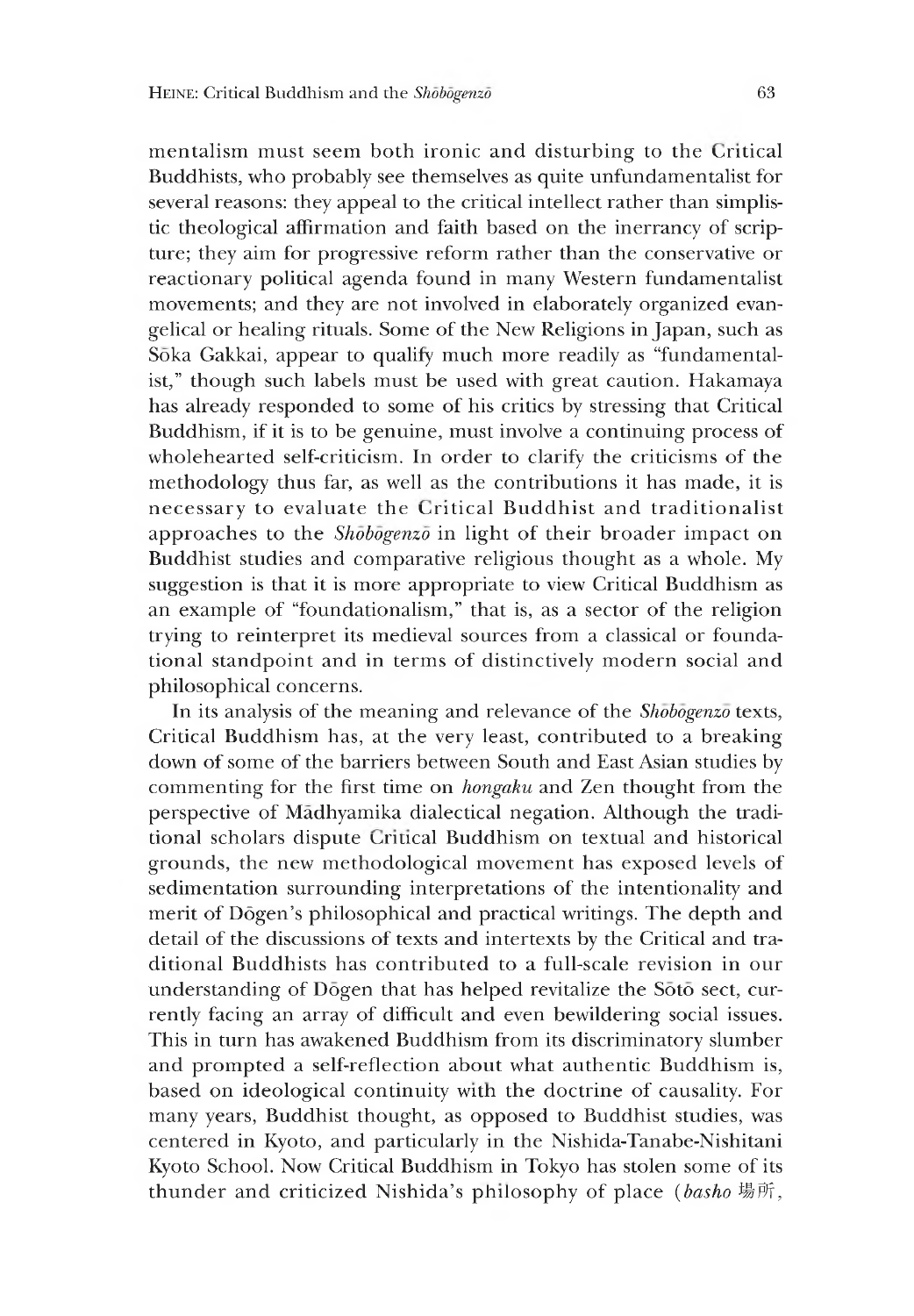based on the Greek *topos)* as a dhatu-vada, topical philosophy linked to prewar nationalism.

The main aim of Critical Buddhism is to demonstrate that, amid an array of deficient alternatives, the 12-fascicle *Shobogenzo* text provides a legitimate historical precedent for modern reform, a role model that can be extracted from its original context and made relevant to the contemporary scene. Critical Buddhism is not the first methodology that has attempted to lay a theoretical ground for social reform. There is, for example, the Rinzai priest/scholar AKIZUKI Ryomin, who writes on numerous topics including Dogen and whose calls for a "new Mahāyāna" issue from a postmodern viewpoint that has a "painful awareness of the demands facing Buddhism today, both from within and from without" (1990, p. 155). The late Hisamatsu Shin'ichi created the reform F.A.S. society to promote world peace, and ICHIkawa Hakugen (1970) has called for Buddhist intellectuals to share responsibility for Japanese atrocities committed during the Asia-Pacific War, as these were based on a false sense of harmony that led to compliance with the totalitarian regime (see Ives 1992). But the Critical Buddhist project, with its sometimes excessive hyperbole, risks creating an inflated sense of the purity and authenticity of Dōgen's thought and simultaneously denigrating most of the Soto sect's history after Dogen. It also appears exclusivist, even combative, toward most of the already polarized and fragmented Chinese and Japanese Buddhist sects. Many feel that Critical Buddhism is simply trying to "save" Dogen from a host of challenges (though Hakamaya claims a higher regard for Hōnen) and is all too ready to abandon Sōtō and other syncretistic forms of East Asian Buddhism—as if any thinker, Sakyamuni and Dogen included, is immune from charges of syncretism. Although Critical Buddhism does not intend to foster exclusivism, it is perhaps inevitable that its tone of being *engage* and even *enrage* creates such an impression.

There are two reasons for the misimpressions about Critical Buddhism, one based on shortcomings in what the Critical Buddhists have accomplished and the other based on complexities involved in determining and assessing its unique methodological orientation.

The first involves a set of limitations inherent in the arguments of both Critical and traditional Buddhism, which remain bound by Dogen apologetics and never move much beyond the arena of Dogen studies. Because of this, the Critical Buddhists have left several problematic areas in Dogen's writings outside the boundaries of their discourse. The most significant area involves the role of magico-religious ritualism directly reflected in the 12-fascicle *Shobogenzo* as well as other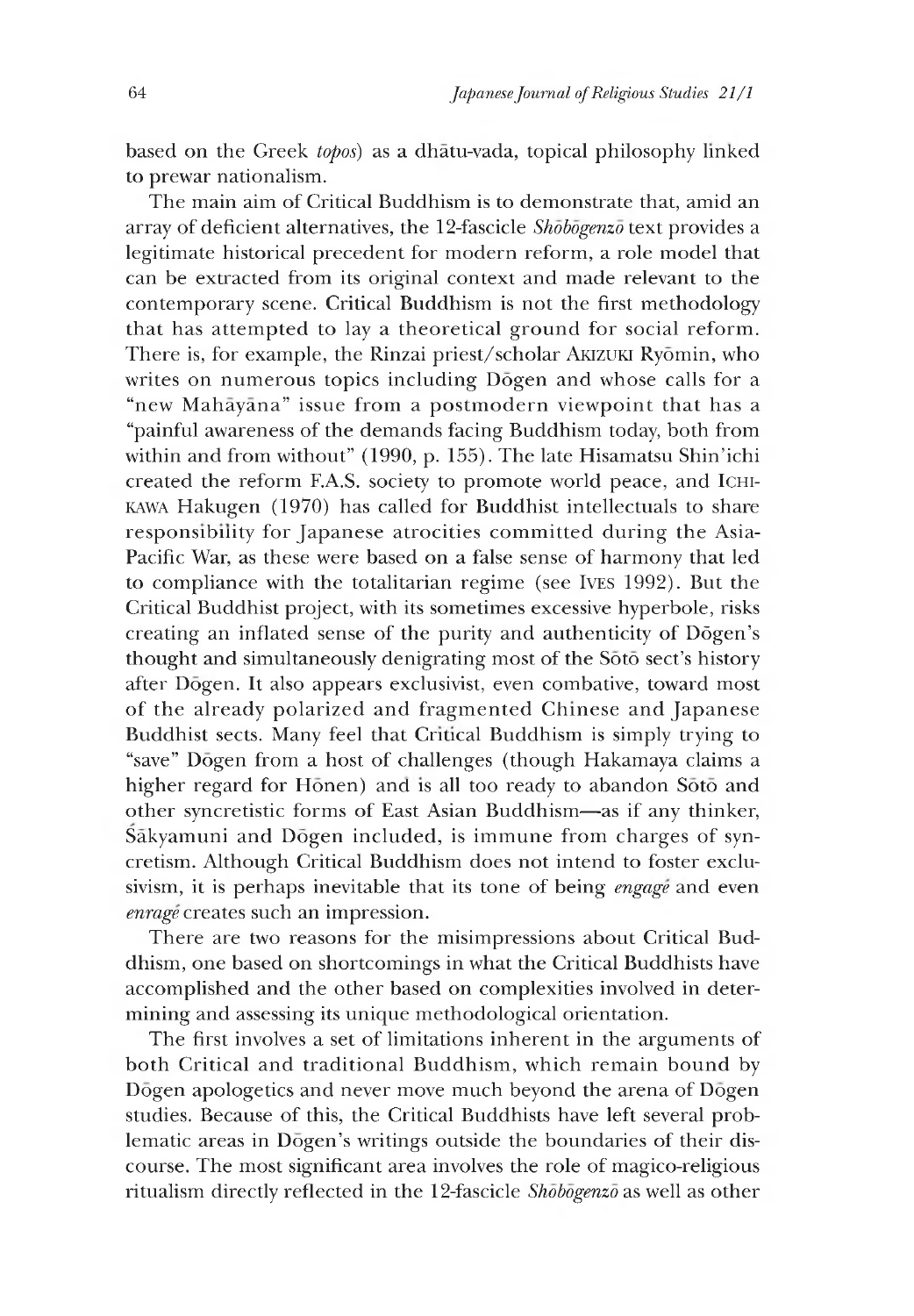works of Dōgen's post-Kamakura period, including the *Eihei kōroku* and other records of his sermons. Some passages in the 12-fascicle text support the Critical Buddhist view of karmic determinism devoid of supernaturalism. Among the rewritten fascicles, for example, two of the earlier versions, "Hotsumujoshin" and "Daishugyo," are primarily concerned with the ritual efficacy of building stupas and the burial of monks, respectively, while the new versions— "Hotsubodaishin" and "[inshin inga"—focus exclusively on the issues of impermanence and causality. However, other passages in the 12-fascicle text tend to give an entirely different picture of Dogen as a popularizer who uncritically affirms all aspects of Buddhist religiosity. To illustrate the meaning of karma, for instance, Dogen refers to miracles and magical deeds, such as a eunuch whose sexual status is reversed, a prostitute whose life dramatically changes because she briefly wears a Buddhist robe, and the power of animal transformations involving a fox and deer. Most of these examples are drawn from *jataka* tales, as noted by the traditionalist (b) scholars, or perhaps more directly from the *Abhidharmamahdvibhdsa* (T 27.592a-93b).

One area the Critical Buddhists need to explore is how Dōgen's view of karma may have been influenced by related doctrines in other forms of Kamakura Buddhism, including the notions of *mujo* 無常 (impermanence), *innen* 因縁 (karmic fate),  $\overline{\partial}i\overline{\partial}$  往生 (rebirth), and *mappo* 末 法 (age of the degenerate law). Dogen may also have been affected by the increasingly popular *setsuwa* tales, such as the *Konjaku monogatari*, which were the primary textual vehicle for *jatakas* and which convey a literal view of karmic determinism in the past, present, and future lives. This latter aspect may well have developed subsequent to the original Pali sources (NAKAMURA 1973, pp. 29-34). Furthermore, the Critical Buddhists need to address a number of historical, philological, and philosophical issues involved in interpreting Dōgen's literal view of karma. Aside from the larger question of whether dependent origination can be considered the single preeminent doctrine in early Buddhism (the *Nikayas*, for example, contain several different versions of Sakyamuni's realization), there is another question central to *Shobogenzo* studies: What is the relation between the accumulation of karmic merit and the attainment of a transcendental awareness that remains bound by karma? (See Keown 1993, pp. 83-126; KALUPAHANA 1975, pp. 89-146; HIRAKAWA 1990, pp.  $170-219$ .) Does Dogen's later standpoint recreate the problematic Abhidharma view of separating merit from transcendence, a view that Madhyamika refutes? Is there not a need to critically evaluate the 12 fascicle text itself (MATSUMOTO 1991, p. 240)?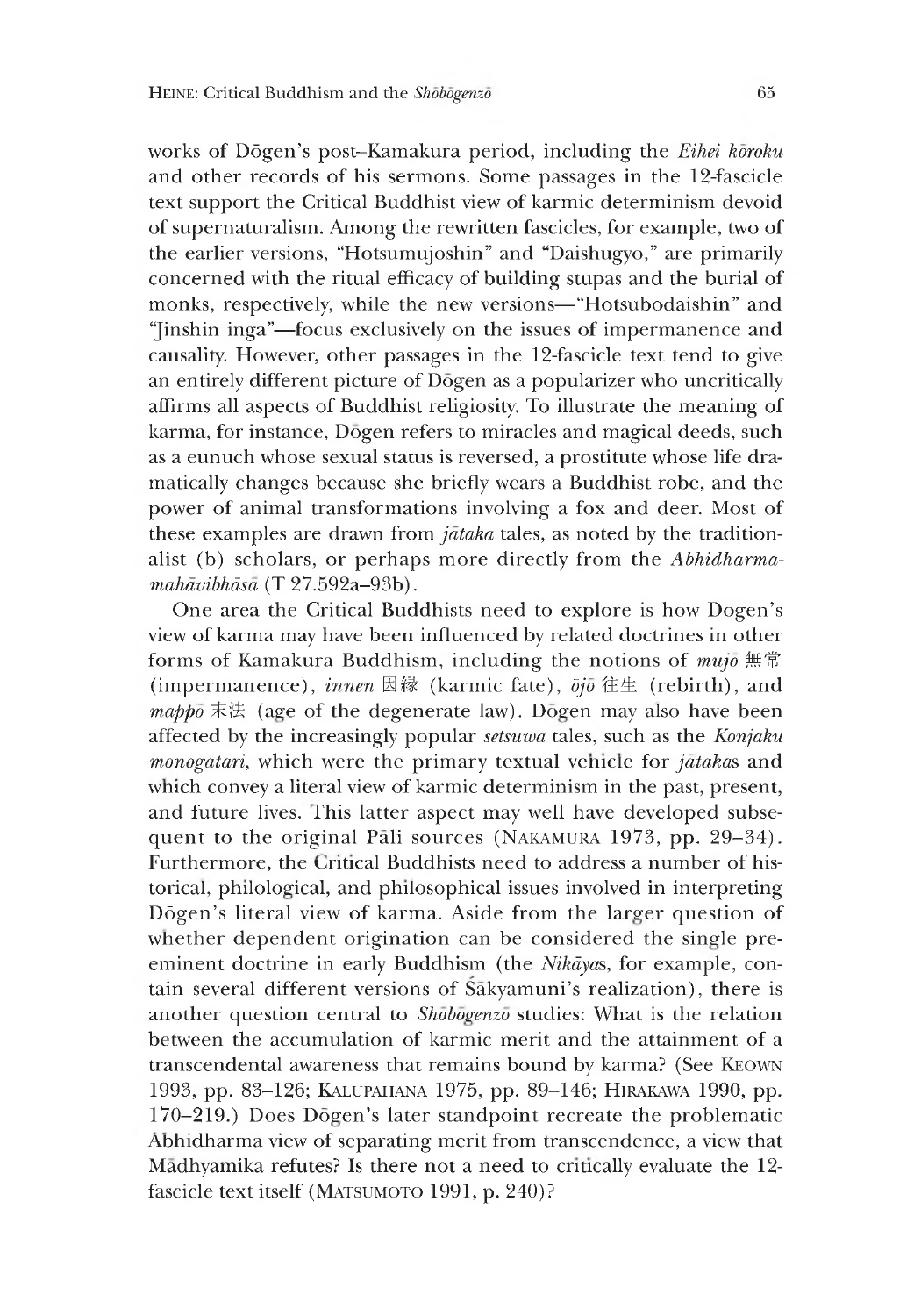In addition, critical Buddhism should explain more fully other possible influences on Dōgen's later writings, such as that of repentance meditation in T'ien-t'ai/Tendai practice. Critical Buddhism also needs to connect its interpretation of Dōgen's thought to a whole series of subsequent developments in Sōtō Zen and Japanese Buddhism leading up to the modern social crises. These include textual issues, such as the role of the early medieval *Shobogenzo* commentaries by Senne and Kyogo, which set the stage for later interpretations of Dogen especially with regard to *hongaku* thought. Also important are historical studies, such as the effect of the Tokugawa-era Buddhist parish (*danka)* system and the Meiji-era Shinto-Buddhist separation *(shinbutsu bunri)* on the role of Zen in contemporary society.

The second reason for misimpressions is that it is difficult to identify and categorize Critical Buddhist methodology in a modern context. Critical Buddhism is strictly neither historical scholarship nor speculative philosophy (although it tends to resemble both), and it may appear dogmatic and argumentative compared to the conventional standards of objectivity and rationality in these disciplines. As in modem studies of most religious traditions, there tends to be a methodological gap in Buddhist studies between, on the one hand, fieldwork studies following a social-scientific model and focusing on ritual praxis and living encounters with symbols and, on the other hand, textual studies following philological or hermeneutic models and focusing on an analysis of scripture and various genres of scriptural commentary. However, within the domain of textual studies there is often another, more subtle, but perhaps even more significant gap between the historical approach and the comparative philosophical approach. The historian asks when, where, and who wrote the text without succumbing to speculative inquiries, while the philosopher asks how and why the text was written and what its meaning is, without limiting the inquiry to a particular diachronic context. The textual historian may feel that the philosopher takes too much liberty with the source material, while the philosopher may feel confined by the seemingly artificial boundaries of discourse set up and enforced by the historian. Philosophers may see historians as overly skeptical about Buddhism's apparent contradictions and problematics, while historians may believe that philosophers present an idealized view of the tradition shorn of inconsistencies based on cultural conditioning.

However, Critical Buddhism as an example of "foundationalism" really does not try to duplicate the methods of either objective scholarship or rational philosophy in the contemporary sense. Instead, its main model is classical Buddhist scholasticism, which is deliberately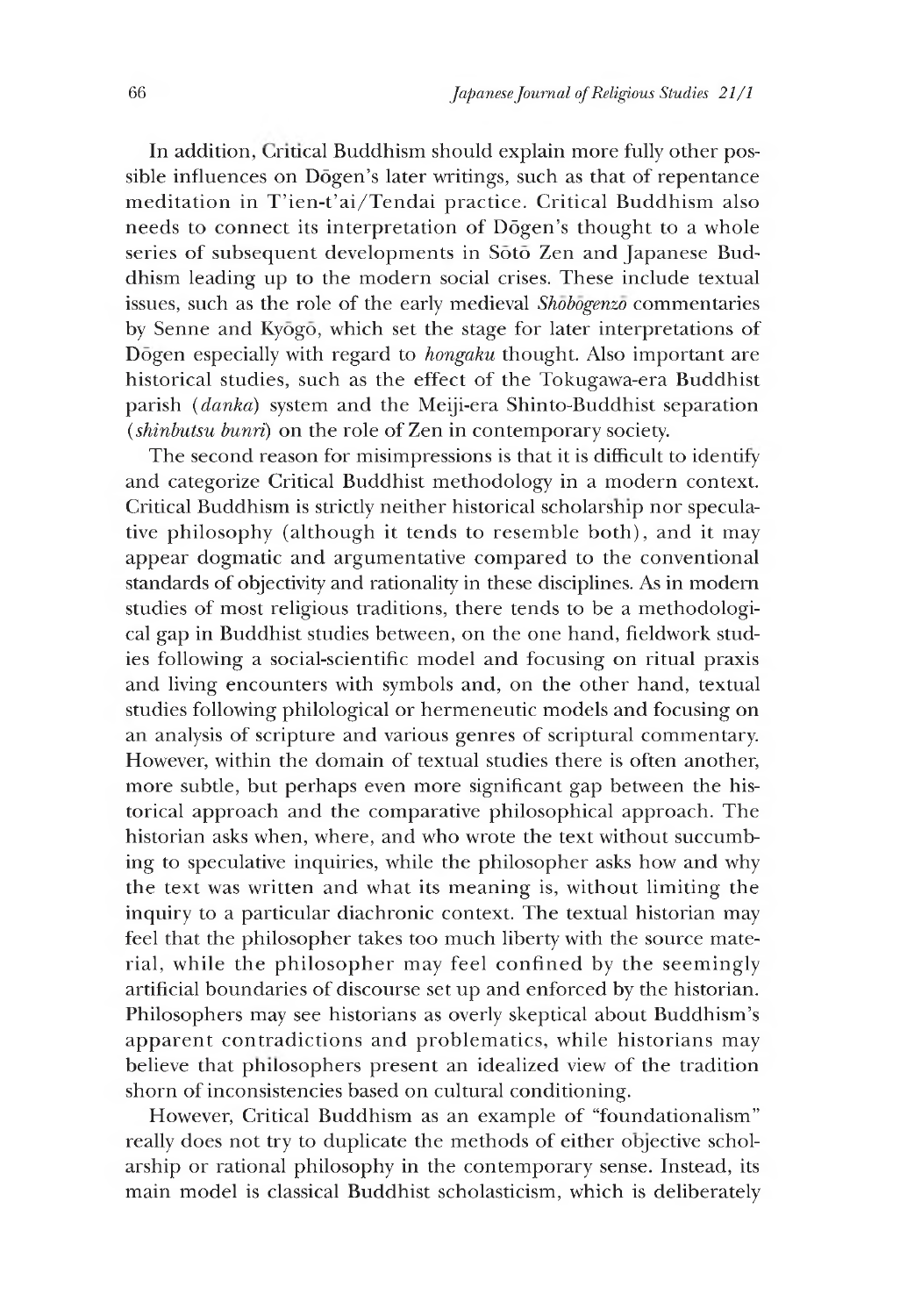evaluative rather than neutral or descriptive in its approach to interpreting various ideologies. Buddhist scholasticism, particularly the approach known as "hierarchical evaluation of the teachings" *(kydhan* 教判), seeks to provide an orthodox theological (rather than objective buddhological) ground for a particular form of orthopraxis by contrasting its own approach with alternatives that are judged to be partial, misleading, or deficient. Therefore, it is necessary to distinguish between the hermeneutics of scholastic hierarchical classification, which is intended to be evaluative and polemical, and the hermeneutics of scholarship, which tries to maintain objectivity and neutrality. In this case, Critical Buddhist foundational scholasticism uses the 12 fascicle *Shobogenzo* philosophy of karmic retribution to support a broad-based reform movement underway not only within the Soto sect in Japan but throughout a number of other Buddhist movements, including "socially engaged Buddnism" in America. It transforms traditional concerns with monastic practice and discipline into contemporary concerns for social commitment and responsibility. Despite occasional rhetorical excess, it is a generally consistent and constructively critical method, though not without flaws and lacunae.

Therefore, Critical Buddhist foundationalism more closely resembles other recent forms of Western theology than it does either relieious scholarship or fundamentalism. One example is deconstructive theology, often compared to Madhyamika Buddhism, which highlights and deconstructs the substantive ideological presuppositions underlying conventional theology in its attempt to unravel and decenter all logocentric (dhātu-vāda) standpoints (see TAYLOR 1984). Deconstructionism exposes the sociopolitical context underlying theological rhetoric, though it usually does not endorse a social agenda.

Another comparison can be made to liberation theology, which advocates a rethinking of the foundational sources (i.e., the Gospels) as the basis for contemporary social reform and justice. Like Critical Buddhism, liberation theology has been criticized both for too liberally diverging from and too conservatively remaining within the framework of traditional Christianity (BENAVIDES 1989). However, the comparison breaks down for two reasons. First, the Latin American sociopolitical situation interacts with one religion (Roman Catholicism), whereas Japanese Buddhism must operate in an increasingly secularized country with a long history of religious pluralism. Also, liberation theoloev is based on a distinction and conflict between oppressor and oppressed and is influenced by Marxism. Should Critical Buddhism wish to identify its methodology more fully with the cause of the oppressed, such as the minority groups serviced by Soto temples for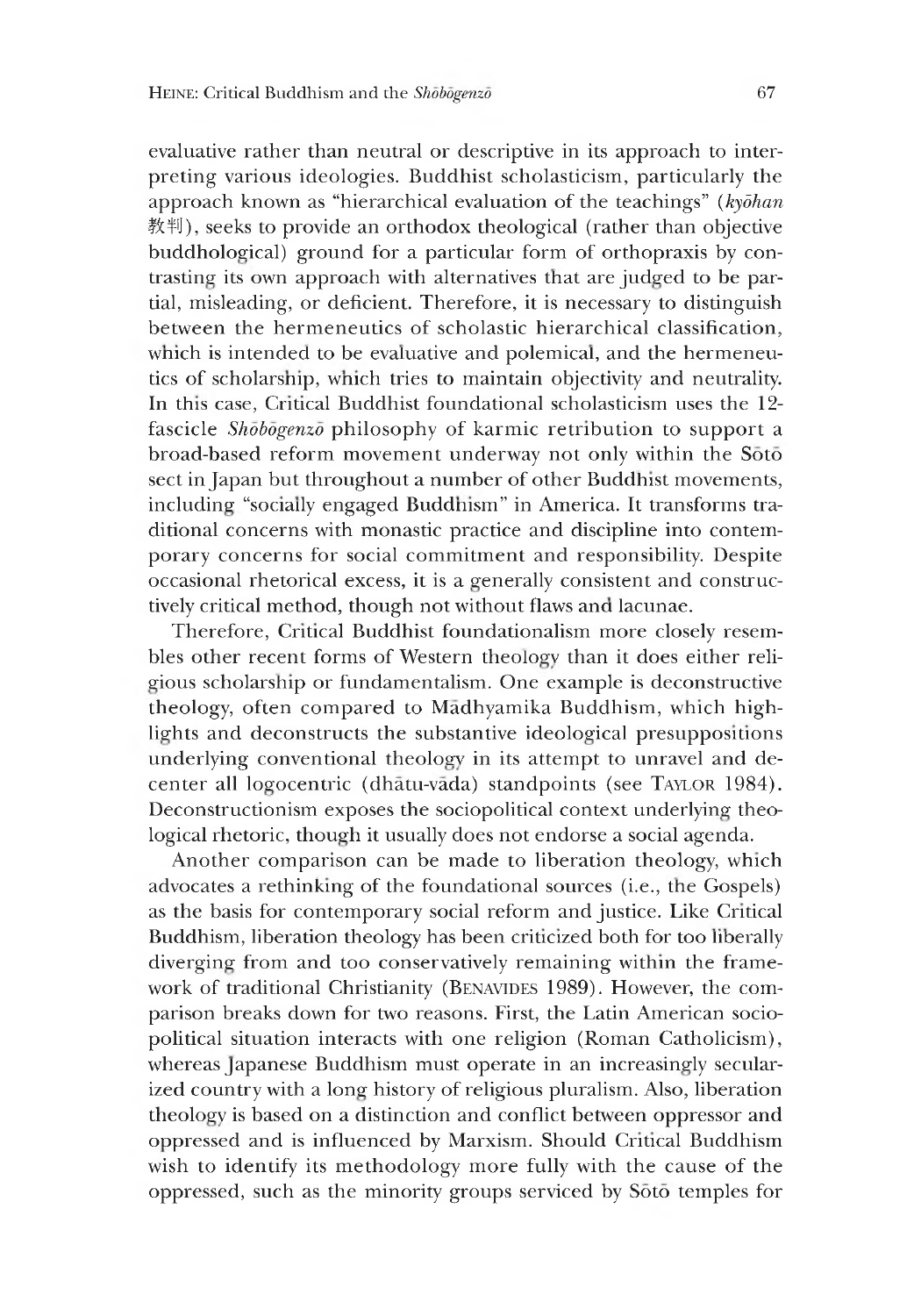funeral ceremonies, it could probably find a better basis than Dōgen's elitist monasticism. Among these might be medieval Soto popularization or Pure Land millenial movements, which in different ways offered spiritual uplift and hope to the downtrodden and displaced.

The main contribution of Critical Buddhism to the debate between historical and philosophical textual studies lies in its effort to bridge the methodological gap by reexamining and reevaluating areas of shift, transition, and syncretism from the standpoint of philosophical consistency and continuity with the foundational doctrines of Buddhist thought. According to this movement, Buddhism can and must change, and the model for this must come from within the tradition. However, for Critical Buddhism to make the 12-fascicle text the basis for reform and have a concrete impact on contemporary society, the methodology must deal with one overriding issue: How exactly does Dōgen's view of karma, or the Critical Buddhist view of Dōgen's view, promote social change? Can, in other words, Dōgen's understanding of karmic causality in a medieval monastic context be translated into an agenda for the modern social reform of institutional Buddhism?

#### **REFERENCES**

## Abe, Masao

1992 *A Study of Dogen: His Philosophy and Religion.* Steven Heine, ed. Albany: SUNY Press.

# **AKIZUKI Ryomin**

1990 *New Mahayana: Buddhism for a Post-Modern World.* James W. Heisig and Paul L. Swanson, trans. Berkeley: Asian Humanities Press.

# Benavides, Gustavo

1989 Religion and the modernization of tradition in Latin America. In *Religious Issues and Interreligious Dialogues,* Charles W. Fu and Gerhard Spiegler, eds., pp. 177-96. Westport, CT: Greenwood Press.

Bielefeldt, Carl

1985 Recarving the dragon: History and dogma in the study of Dogen. In *Dogen Studies,* William R. LaFleur, ed., pp. 21-53. Honololu: University of Hawaii Press.

Dale, Peter N.

1986 *The Myth of Japanese Uniqueness.* New York: St. Martin's Press.

ETO Sokuō 衛藤即応, ed.

1939–1943 Shōbōgenzō 正法眼蔵. 3 volumes. Tokyo: Iwanami Bunko.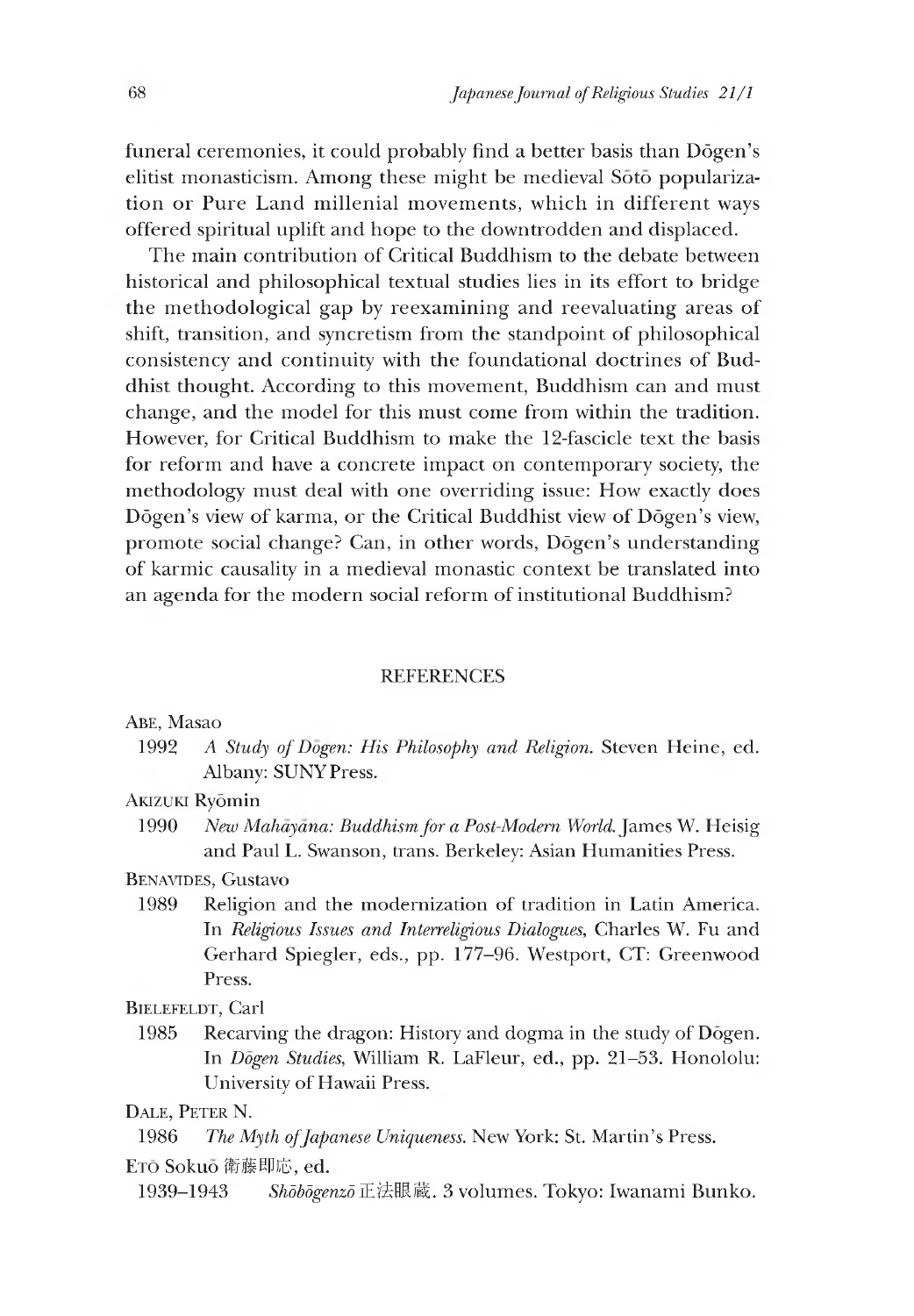#### Faure, Bernard

Forthcoming The Kyoto School and reverse orientalism. In *Japan in Traditional and Postmodern Perspectives*,Charles W. Fu and Steven Heine, eds. Albany: SUNY Press.

#### Hakamaya Noriaki 袴谷憲昭

- 1989 *Hongaku shiso hihan* 本覚思想批判. Tokyo: Daizo Shuppan.
- 1990 *Hihan bukkyo* 批判仏教. Tokyo: Daizo Shuppan.
- 1992a Nihonjm to animizumu 日本人と广ニミズム*,Komazawa daigaku bukkyd gakubu ronshu* 23: 351-78.
- 1992b *Dogen to bukkyd: Junikanbon* Shobogenzo *no Dogen* 萄兀と仏教一 十二卷本『正法眼蔵』の萄兀. Tokyo: Daizo Shuppan.
- 1992c Dogen ni okeru Jūnikanbon no igi 萄元における十二巻本の意義. In NARA 1992, pp. 238-50.

# HEINE, Steven

- 1994 *Dogen and the Koan Tradition: A Tale of Two* shobogenzo *Texts.* Albany: SUNY Press.
- Hirakawa, Akira
- 1990 *A History of Indian Buddhism: From Sakyamuni to Early Mahayana,* Paul Groner, trans. Honolulu: University of Hawaii Press.

#### Ichikawa Hakugen 市川白弦

1970 *Bukkydsha no sensd-sekinin*仏教者の戦争責任. Tokyo: Shunjusha.

#### IKEDA Rosan 池田魯参

- 1991a *Dogengaku no voran* 萄元学の揺籃. Tokyo: Daizo Shuppan.
- 1991b Shinso Junikanbon *Shobogenzo* no koso to kadai 新草十二卷本 『正法眼蔵』の構想と課題. In KAGAMISHIMA and SUZUKI 1991, pp. 287-318.

# Ishii Shudo 石井修萄

- 1987 *Sodai zenshushi no kenkyu* 宋代禅宗史の研究. Tokyo: Daito Shuppansha.
- 1988 *Chugoku Zenshushiwa: ^m nn* Snobogenzo *m manabu* 中国禅宗史話 - 真字 『正法眼蔵』に学ぶ. Kyoto: Zen Bunka Kenkyūjō.
- 1990 Recent trends in Dogen studies. Albert Welter, trans. *Komazawa daigaku zen kenkyujo nenpd* 7: 219-64.
- 1991 Saigo no Dogen—Junikanbon *Shobogenzo* to Hokyoki 最後の萄元— 十二卷本『正法眼蔵』と『宝慶記』. In Kagamishima and Suzuki 1991, pp. 319-74.

Ito Shuken伊藤秀憲

1991 Junikanbon *Shobogenzo* no senjutsu to sono ito ni tsuite 十二卷本 『正法眼蔵』の撰述とその意図について. In Kagamishima and Suzuki 1991, pp. 375–404.

ITO Takatoshi 伊藤隆寿

<sup>1992</sup>a *Chugoku bukkyd no hihanteki kenkyu* 中国仏教の批判的研究. Tokyo: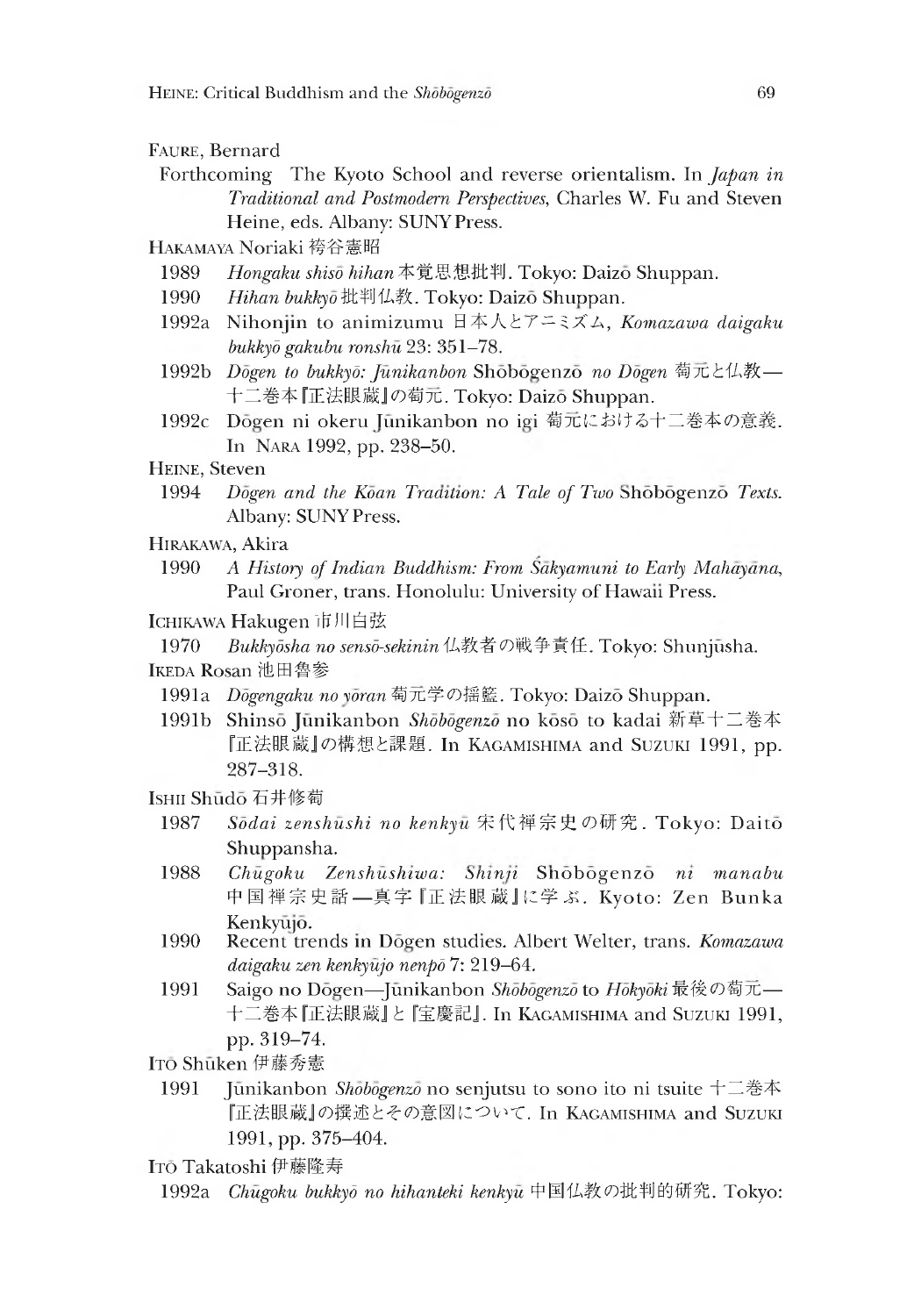Daizō Shuppan.

- 1992b Zen to bukkyō no honshitsu 禅と仏教の本質. In NARA 1992, pp. 143-55.
- Ives, Christopher
- 1992 *Zen Awakening and Society.* Honolulu: University of Hawaii Press.
- KAGAMISHIMA Genryū 鏡島元隆
- 1991 Junikanbon *Shobogenzo* no ichizuke 十二卷本『正法眼蔵』の 位置づけ. In KAGAMISHIMA and SUZUKI 1991, pp. 3-30.

KAGAMISHIMA Genryū and SUZUKI Kakuzen 鈴木格禅, eds.

1991 *Junikanbon* Shobogenzo *no shomondai* 十二卷本『正法眼』の諸問題. Tokyo: Daizo Shuppan.

# Kalupahana, David J.

1975 *Causality: The Central Philosophy of Buddhism.* Honolulu: University of Hawaii Press.

# KAWAMURA Kodo 河村孝萄

- 1980 *Shobogenzo* 正法眼蔵. In *Dogen no chosaku* 萄兀の著作,Kagamishima Genryū and Tamaki Kōshirō 玉城康四郎, eds., pp. 1-74. Tokyo: Shunjusha.
- 1987 *Shobogenzo no seiritsu-shiteki kenkyu* 正法眼蔵の成立史的研究. Tokyo: Shunjusha.
- 1992 Dōgen to *Shōbōgenzō*: Jūnikanbon to wa nanika 萄元と 『正法眼蔵』一十二巻本とはなにか. In Nara 1992 pp. 229-37.

#### Keown, Damien

- 1993 *The Nature of Buddhist Ethics.* London: Macmillan.
- King, Sallie B.
- 1991 *Buddha Nature.* Albany: SUNY Press.
- *L o s A ngeles Tim es*
	- 1993 Zen and the art of modernity. 21 May.
- MATSUMOTO Shirō 松本史朗
	- 1989 *Engi to ku: Nyoraizo shiso hihan* 縁起と空一如来蔵思想批判. Tokyo: Daizō Shuppan.
	- 1991 Jinshin inga ni tsuite: Dōgen no shisō ni kansuru shiken 深信因果について—萄元の思想に関する私見. In KAGAMISHIMA and SUZUKI 1991, pp. 199-247.
	- 1993 *Zen shiso no hihanteki kenkyu* 禅思想の批判的研究. Tokyo: Daizo shuppan.
- Mizuno Yaoko水野弥穂子
	- 1973 Kohon *Shōbōgenzō* no naiyō to sono sōgo kankei: Rokujūnikanbon *Shōbogenzo* no seikaku o saguru tame ni 古本『正法眼蔵』の 内容とその相互関係一六十巻『正法眼蔵』の性格をさぐるために*. SMgaku kenkyu* 15: 68-73.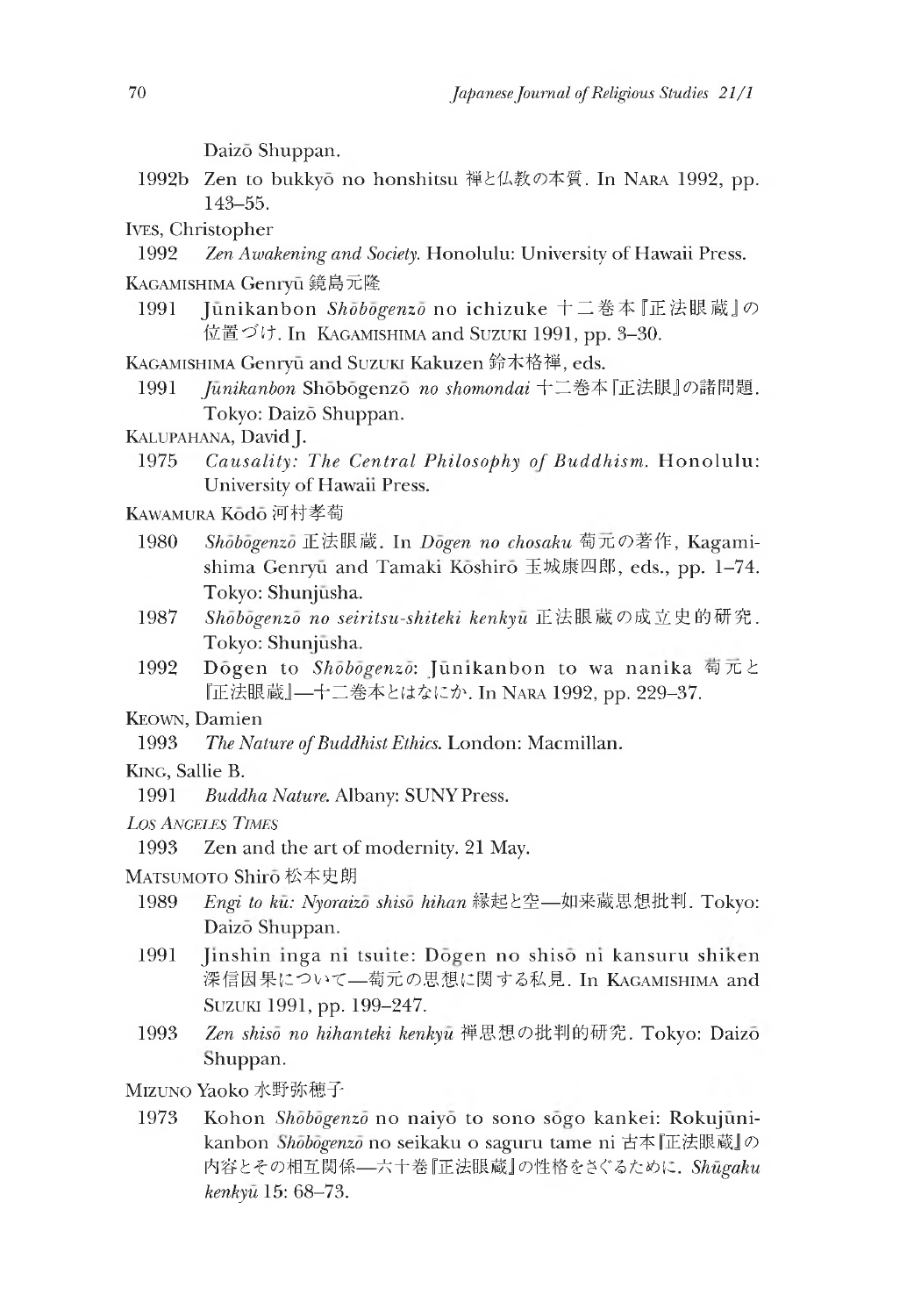1979 *Hokyoki* to Junikan *Shobogenzo:* Toku ni "Jinshin inga" kan ni tsuite『宝慶記』と十二巻『正法眼蔵』一とくに「深信因果」巻について. *Shugaku kenkyu* 21:27-30.

Nakamura, Kyoko Motomochi, trans.

1973 *Miraculous Stories from the Japanese Buddhist Tradition: The* Nihon ryoiki *of the Monk Kydkai.* Cambridge: Harvard University Press.

Nara Yasuaki 奈良康明,ed.

- 1992 *Budda kara Dogen e ブッ*ダから萄元へ. Tokyo: Tokyo Shoseki.
- OHNUKI-TIERNEY, Emiko
	- 1987 *Monkey as Mirror: Symbolic Transformations in Japanese History and Ritual.* Princeton: Princeton University Press.
- OKUBO Doshu 大久保萄舟, ed.

1970 *Dogen zenji zenshu* 萄兀禅師全集. Tokyo: Chikuma Shobo.

1978 *Orientalism.* New York: Vintage.

Shibayama Zenkei

SAID, Edward

1974 *Zen Comments on the Mumonkan.* New York: Mentor.

SuGIO Gen'yū杉尾玄有

1985 Dogen zenji no jiko-todatsu no go-shogai to *Shobogenzo* no Shinka: Jūnikanbon ni yotte "Ippyaku-kan" o omou 萄元禅師の 自己透脱の御生涯と『正法眼蔵』の進化––十二巻本によって「一百巻」 を思う. *Shūgaku kenkyū* 27: 7-12.

Swanson, Paul L.

- 1993. "Zen is not Buddhism"-Recent Japanese critiques of Buddhanature. *Numen* 40:115-49.
- Tamura Yoshiro 田村芳朗
	- 1965 *Kamakura shin-bukkyd shiso no kenkyu* 錄食新仏教思想の研究. Kyoto: Heirakuji Shoten.
	- 1984 Critique of original awakening thought in Shoshin and Dogen. *Japanese Journal of Religious Studies* 11:243-66.

Taylor, Mark C.

1984 *Erring: A Postmodern A-Theology*. Chicago: Chicago University Press.

TERADA Tōru 寺田 透 and MIZUNO Yaoko 水野弥穂子, eds.

- 1970 *Shobogenzo* 正法眼蔵, volume 1. Tokyo: Iwanami Shoten.
- 1972 *Shobogenzo,* volume 2. Tokyo: Iwanami Shoten.
- TSUNODA Tairyū 角田泰隆
	- 1991 Jūnikanbon *Shōbōgenzō* no kenkyū dōkō 十二巻本『正法眼蔵』 の研究動向. In KAGAMISHIMA and SUZUKI 1991, pp. 458-72.

YAMAUCHI Shun'yū 山内舜雄

1986 *Dogen zen to tendai hongaku homon* 萄兀禅と天台本覚法門. Tokyo: